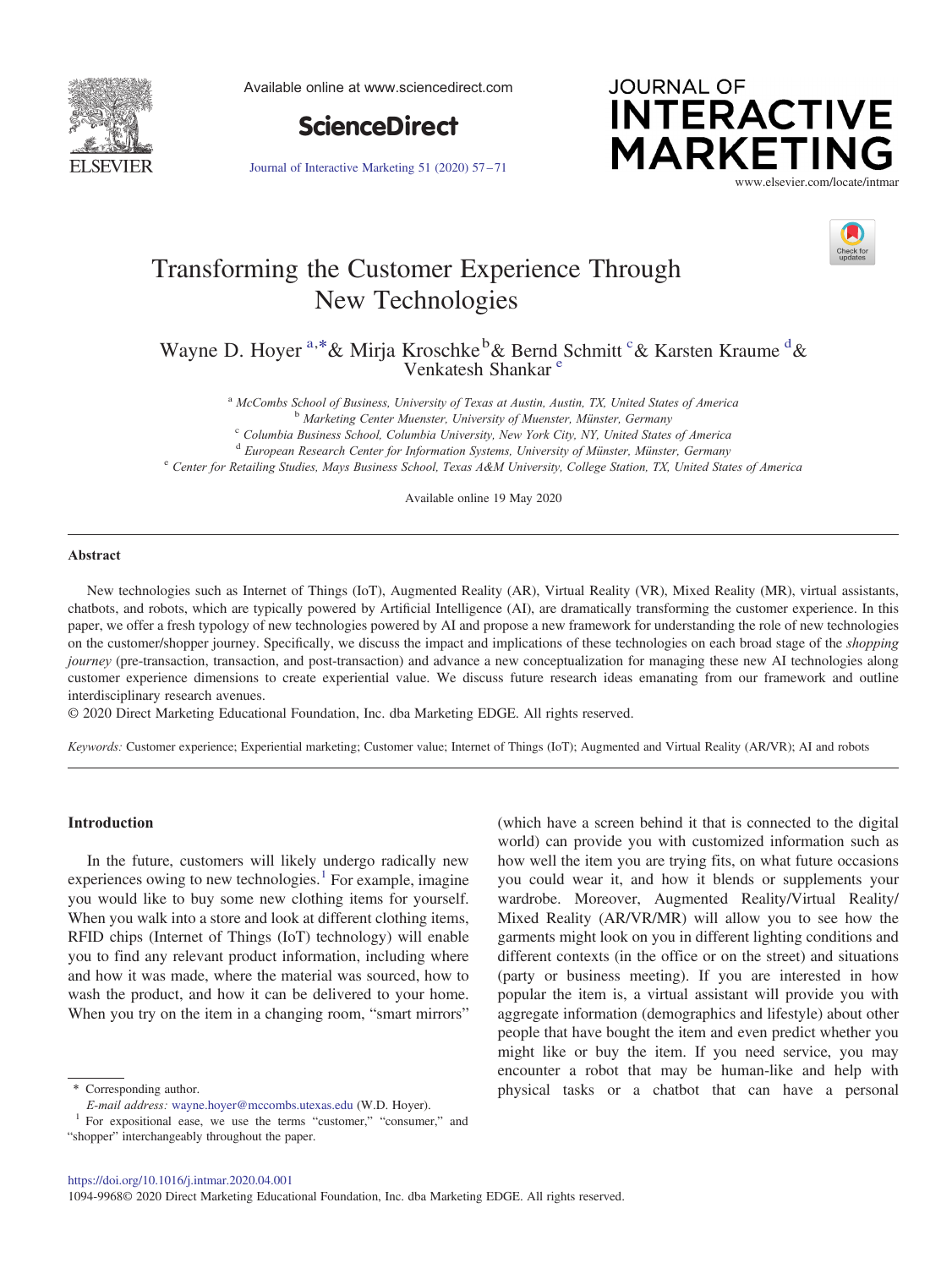conversation with you as if you are talking to a human salesperson. Finally, there will not be any need for a checkout counter; once you leave the store with certain items in your bag, the corresponding amount will be automatically deducted from your account. All of these technologies are typically powered by Artificial Intelligence (AI).

The above futuristic shopping example illustrates how radically new technologies and associated software and hardware can transform the customer experience. And not just in retail. The customer experience in almost any business will likely change. Along the customer shopping journey (i.e., the complete stages a customer goes through from pre-transaction to transaction to post-transaction), new touchpoints will be created and existing ones reconfigured. New technologies will influence how consumers search for products and brands, evaluate alternatives, make choices, and consume products and brands as well as improve the process of customer relationship management (Libai et al., 2020). Moreover, emerging technologies will create new value to customers (Rangaswamy et al., 2020), and successful companies will enhance this value by constantly and carefully shaping the technology-based interactions in a customer-centric way. However, despite the accelerating pace at which these technologies are being developed and used in many industries, academic research on how these technologies affect and transform the customer experience is rather sparse.

In this paper, we make several important contributions. First, we offer a fresh typology of AI-powered new technologies. Second, we propose a new framework for understanding the role of new technologies on the customer/shopper journey. Third, we advance a new framework for managing new technologies along customer experience dimensions to create experiential value. Finally, we discuss future research ideas emanating from our framework and outline interdisciplinary research avenues.

Focusing on business-to-consumer (B2C) businesses, we explore two important issues: (1) the role that new technologies will play in interactions along the customer shopping journey (i.e., what the technology might do and offer to consumers), and (2) how new technologies can create experiential value to consumers (i.e., what that value might be and how companies can further enhance it). The two issues are interrelated and closely tied to the two key approaches in the customer experience literature: mapping the customer journey along touchpoints and distinguishing different types of experiences (Lee et al., 2018; Shankar, 2014). Based on these issues, we advance a new framework for understanding the role of new technologies on the customer journey.

We will consider three interrelated technologies (or rather technology clusters) that we expect to have the biggest impact on the customer experience. These technologies include IoT, AR/VR/MR, and virtual assistants/chatbots/ robots (AI). We will show how these technologies lead to a number of benefits for consumers throughout their shopping journey (e.g., collecting better information, facilitating imagination, and enabling better customer service). More generally, we discuss how these technologies create new experiential value by acting as a catalyst for action, increasing attachment, and integrating technology more seamlessly into people's lives.

We organize the reminder of the paper as follows. In the next section, we discuss the new technologies and develop a typology of AI-powered new technologies by building on the literature. We then discuss two key components of the customer experience: customer/shopper journey and experience type. In the subsequent section, we propose a new conceptual framework to understand the role of new technologies on the customer journey and advance a conceptualization to manage the new technologies along customer experience dimensions. We discuss and illustrate directions for future research emanating from our conceptual framework. We highlight some interdisciplinary research avenues and offer additional managerial implications. We close by raising additional future issues.

## Key Technologies Affecting the Customer Experience of the Future

Over the last 20 years, the "digital revolution" has radically transformed the customer experience. To characterize digital technologies and their advantages, Nicholas Negroponte (1995), in his book Being Digital, described this transformation as a shift from "atoms" to "bits." As Schmitt (2019) noted, in the context of marketing "atoms" are fast moving consumer goods and their brands, made in factories, advertised through mass media and sold in stores; "bits" are information, entertainment and interactive products, often produced instantaneously, promoted through social media and sold online In a "bit" economy, consumers and organizations can easily share massive amounts of information, and seamlessly interact, and communicate with each other.

To illustrate the impact of digital technologies on the customer experience, it is worthwhile considering its major technological inventions. The worldwide web has enabled new communications, interactions, and transactions via an entirely new medium and platform. E-commerce has provided a new sales channel and marketplace that allows consumers to receive products outside stores. Mobile platforms have integrated information on one device that can be used for multiple commercial applications. Social media and its tools for sharing text, images, and video have created social networks among consumers and user-generated content.

Yet, over the next 20 years, the digital revolution is entering a new phase: from "bits" back to "atoms," by incorporating digital information into physical, solid products (Schmitt, 2019). At the center of this transformation are three technology clusters: the IoT, AR/VR/MR, and virtual assistants/chatbots/ robots. We argue here that these technologies will result in an entirely new concept of customer experience—how shoppers experience the world, how they relate to others, and how they perceive objects in this world.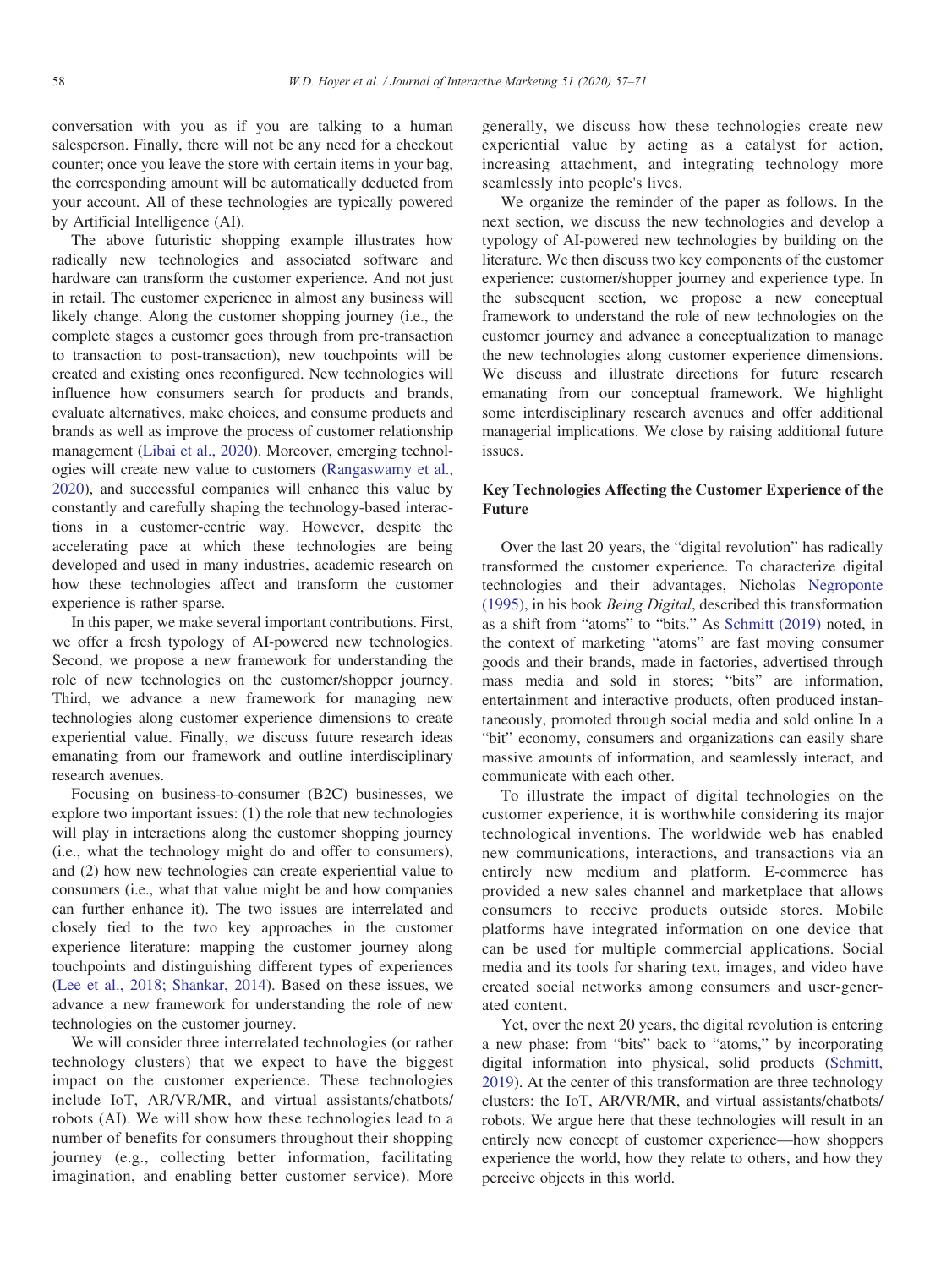#### The Internet of Things (IoT)

Ng and Wakenshaw (2017, p. 6) consider  $I \circ T$  as "as a system of uniquely identifiable and connected constituents (termed as Internet-connected constituents) capable of virtual representation and virtual accessibility, leading to an Internetlike structure for remote locating, sensing, and/or operating the constituents with real-time data/information flows between them." In short, IoT embeds smart computing systems into devices and connect them to the Internet. It has been described as "the evolution of the Internet covering the real world" (Ziegeldorf, Morchon, & Wehrle, 2014). IoT generates massive data on consumer usage. The embedded devices may be used in both B2C and B2B businesses. B2C applications include smart consumer appliances and home equipment, medical devices and implants, and smart devices in apparel. In all the domains, connected devices allow increasingly smart services such as the smart car providing condition monitoring, corresponding analytics, and much more (Beverungen, Müller, Matzner, Mendling, & Brocke, 2017).

However, IoT is likely to raise numerous privacy issues for users of IoT devices. Ziegeldorf et al. (2014) have identified these privacy threats: identification of features unknown to the user, localization and tracking, profiling, making private information public (including photos and videos), inventory attack (collecting information about properties of owned things), and linking separate information that the user does not like to be linked. Thus, it will be a balancing act for firms utilizing IoT to enrich the customer journey and create customer experience without jeopardizing peoples' privacy.

#### Augmented Reality/Virtual Reality/Mixed Reality (AR/VR/MR)

AR/VR/MR adds additional informational capabilities and experiences to existing real-life experiences. AR does so by creating an add-on and interactive experience of a real-world environment through computer-generated displays, thereby creating more interactive, vivid, and richer experiences for consumers (Hilken, de Ruyter, Chylinski, Mahr, & Keeling, 2017; Yim, Chu, & Sauer, 2017). This is frequently done on a hand-held or smart-phone device where additional information (in textual, visual, or otherwise sensory form) may be displayed (e.g., Instagram filter, Pokemon Go app).

Whereas AR blends the virtual and real worlds (Huang & Liao, 2015), VR simulates the environment entirely, shutting out the real world. VR utilizes a wearable device (typically a headset), which blocks out "real world" sensory experiences to provide a more engaging and innovative environment by immersing users in virtual, often entertaining 3-D worlds (e.g., virtual videogames). Users of a VR device can interact in real time and move physically within the virtual world, typically through movements of the head, but possibly also through motion tracking of limbs. However, at this point, VR headwear is not yet comfortable and its effects not fully credible (LaMotte, 2017). For example, users often experience headaches and nausea after brief usage. Furthermore, the health dangers of falling and eye strain are high.

MR combines real and virtual worlds to produce new visual environments where physical and digital elements co-exist and interact in real time (Milgram & Kishino, 1994). It is an extension of AR in which users directly interact with virtual objects. Unlike AR that overlays virtual objects over the real world, MR integrates virtual objects with the physical world (e.g., the use of Hololens to teach anatomy). Moreover, while AR is mainly available through smartphone apps, MR requires a headset or an equivalent wearable device.

AR is likely to be commercialized quickly (e.g., as part of Google Maps and other apps), whereas VR seems to be held back by the lack of devices that project well and are not impacting consumer well-being while using the device. MR is not widely used as yet, but it will likely have the greatest impact in the future. About 82% of organizations plan to use MR glasses in the next three years, according to a study by Toshiba.

In sum, AR/VR/MR technology is likely to provide relevant new information and imagination quickly and conveniently for consumers before, at, and after purchase. It also is likely to revolutionize product trial, imaginations of product usage as well as the entire consumption experience. In particular, these technologies enable improved omnichannel experiences across different online and offline touchpoints for consumers (Hilken et al., 2018).

#### Virtual Assistants, Chatbots, and Robots

Virtual assistants are computer programs that understands user queries and complete a limited set of tasks for the user (e.g., Siri, Cortana, Alexa). The queries may include fact-based questions such as "what is the weather?" and the tasks may comprise simple instructions like "send a text to Jill." Virtual assistants, chatbots, and robots are powered by AI. AI refers to actions that includes analysis and interpretation of data, learning from data, and using the learning to achieve specific goals and tasks. More broadly, AI enhances the intelligence of a product, service, or solution (Shankar, 2018). AI can perform many of the cognitive functions that humans typically perform such as learning, problem-solving, and decision-making. AI as an ecosystem comprises three elements (data collection and storage devices, statistical and computational techniques, and output systems) that enable products and services to perform tasks that are typically understood as requiring intelligence and autonomous decision-making on behalf of consumers. AI uses algorithms that allow machines to understand and produce natural language, learn from experience, and portray emotions. Today, algorithms can outperform expert humans at an increasingly comprehensive list of very specific tasks, from diagnosing some complex diseases to driving cars to providing legal advice (Simonite, 2014). Algorithms can also perform seemingly subjective tasks such as detecting emotion in facial expressions and tone of voice (Kodra, Senechal, McDuff, & El Kaliouby, 2013). AI is already reshaping marketing in many spaces, including retailing (Shankar, 2018).

Chatbots are a type of virtual assistant software programs that conduct conversations with users through audio or text. They are designed to simulate human conversations Chatbots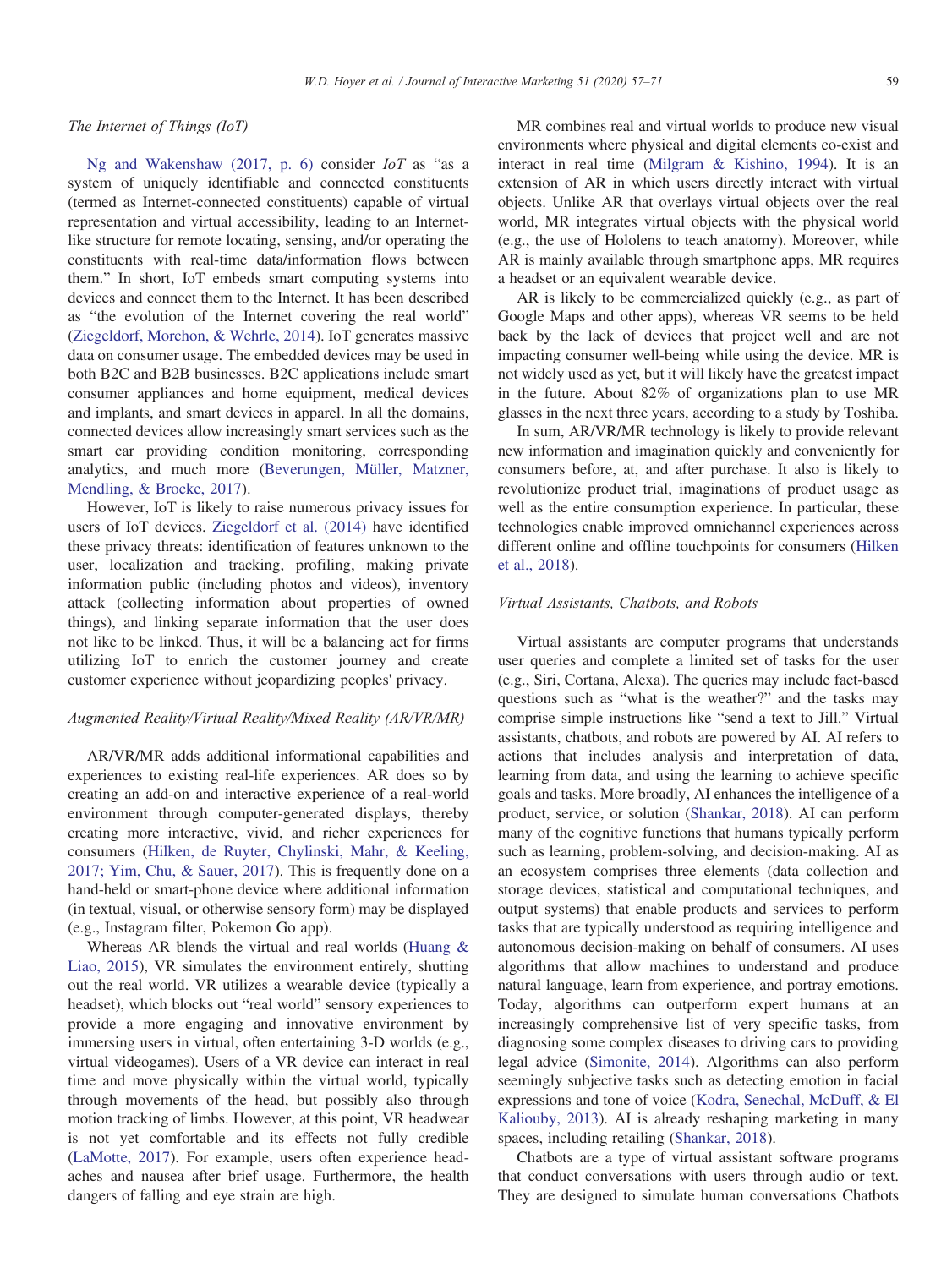are commonly used in customer service contexts. The AI behind chatbots uses natural language processing (NLP) algorithms.

Robots are intelligent, physically embodied AI machines that can sense and manipulate their environment and perform tasks autonomously and are becoming increasingly prevalent and important in many domains of business and consumer behavior (Dass, 2017; Nguyen, 2016; Simon, 2015). The market for social robots, which are intended to interact directly with consumers at home and in retail, hotels, and service contexts, has grown much faster than the market for manufacturing robots (Business Wire, 2017). Consumers can purchase robots that can engage with people in conversations and be companions and assistants (Gibbs, 2016).

Virtual assistants, chatbots, and robots are outcomes in a framework based on different combinations of task type (repetitive vs. nonrepetitive) and activity type (behavioral vs. cognitive). In this framework, AI-powered technologies can be classified into four types as shown in Table 1. The most common form of technology is behavioral activity for repetitive task as exemplified by Roomba, the simple robot vacuum cleaner. AI representing cognitive activity for repetitive task is also fairly popular, algorithms or programs include chatbots such as Siri and Alexa. AI reflected by behavioral activity for nonrepetitive task through smart robots such as Vector and Cozmo are on the rise. Finally, AI representing cognitive activity for nonrepetitive task such as intelligent music creator Musenet is in its infancy. The holy grail of this form of AI, known as artificial general intelligence (AGI), which may match or surpass human beings, might take decades or longer to fructify. In sum, AI, in its conversational and physical/ embodied form, offers great potential for improving outcomes for consumers.

Next, we briefly review the customer experience literature to develop a conceptual framework that connects the technologies with customer experience.

# Customer Experience: Customer Journey and Experience Dimensions

Experiences take place as a result of "encountering, undergoing, or living through things" (Schmitt, 1999). Accordingly, customer experience has been referred to as "internal and subjective consumer responses when in contact with a company" (Meyer & Schwager, 2007). Research on the customer experience and its management has pursued two approaches: delineating the contact with a company as a customer journey along experience touchpoints, and

Table 1

A new typology/classification of AI-powered new technologies.

| Task          | Behavioral            | Cognitive                  |
|---------------|-----------------------|----------------------------|
| Repetitive    | Simple Robot          | Virtual Assistant, Chatbot |
|               | (e.g., Roomba)        | (e.g., Siri, Alexa)        |
| Nonrepetitive | <b>Smart Robot</b>    | Creative Assistant         |
|               | (e.g., Vector, Cozmo) | (e.g., Museum)             |

distinguishing different types of internal and subjective responses.

## Customer Journey

Lemon and Verhoef (2016) conceptualize customer experience as a customer journey with the firm over time: from pretransaction (including search) to transaction to post-transaction. In each stage and sub-stage, customers interact with firms through various touchpoints (Lee et al., 2018; Shankar, 2014). Traditionally, these touchpoints have included the product and its design, identity elements (including the name and nomenclature, logos, and other visual stimuli), packaging, communications, and service encounters. Various commercial channels and environments, in which products are placed, are also critical for evoking customer experiences (including, e.g., retail spaces, events, and trade shows). Through the digital revolution, additional touchpoints and channels/environments have been added, such as social media as a new form of communication as well as web sites, e-commerce, and mobile platforms as new environments (Foroudi, Gupta, Sivarajah, & Broderick, 2018; Lee et al., 2018; Lemon & Verhoef, 2016; Shankar et al., 2016).

The customer journey is iterative and dynamic, and includes multiple touchpoints and multiple channels or environments (Lee et al., 2018; McColl-Kennedy et al., 2015). Key dimensions of an effective customer journey design are the thematic cohesion, consistency, and context sensitivity of touchpoints (Kuehnl, Jozic, & Homburg, 2019). Moreover, consumers are increasingly connected, informed, empowered and active in seeking and creating their own experiences or cocreating them with companies (Prahalad & Ramaswamy, 2004).

#### Experience Dimensions

Another avenue of customer–experience research has explored the dimensions of internal and subjective experiences that these touchpoints evoke for a so-called "brand experience." Brand experience has been defined as "subjective, internal consumer responses (sensations, feelings, and cognitions) as well as behavioral responses evoked by brand-related stimuli that are part of a brand's design and identity, packaging, communications, and environments" (Brakus, Schmitt, & Zarantonello, 2009, p. 53). We will argue that, as brand-related stimuli, technologies can evoke different experience dimensions and thereby create experiential value.

Various experience dimensions have been distinguished in the literature. There has been diversity in the number and content of experiential dimensions. For example, Schmitt (1999) distinguished five "strategic experiential modules," labeled as "sense," "feel," "think," "act," and "relate." Dubé and Le Bel (2003) proposed four "pleasure dimensions" emotional, intellectual, physical, and social pleasures. Gentile, Spiller, and Noci (2007) distinguished six experiential components: sensorial, emotional, cognitive, pragmatic, lifestyle, and relational. Finally, Brakus et al. (2009) distinguish four types of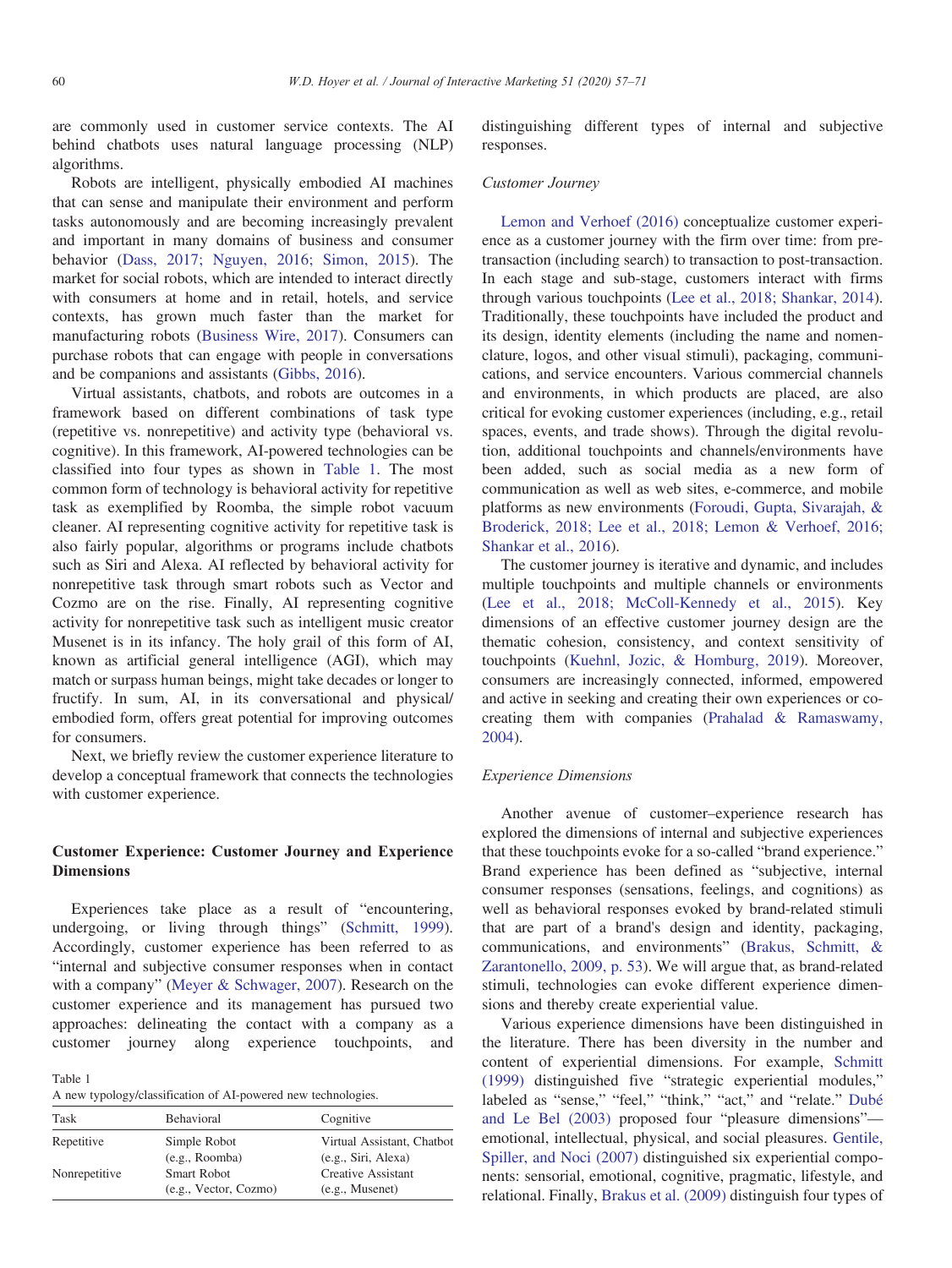brand experiences (sensory, affective intellectual, and behavioral). It should be noted that these experience types are not mutually exclusive. For example, of the four experience dimensions of Brakus et al. (2009), the sensory and emotional dimensions are empirically highly intercorrelated. Several experience dimensions may also get evoked at the same time, creating a holistic experience. Finally, and most importantly, not all types of experience might be as equally important and relevant to technological impact. Thus, in our framework, we focus on experiential dimensions that will be most heavily be impacted by IoT, AR/VR/MR, and virtual assistants/chatbots/ robots. We propose that the new AI technologies that we discuss will impact the cognitive, sensory/emotional, and social dimensions of experience where they can create new experiential value, if properly implemented and managed.

# A New Conceptualization of the Role of New Technologies Impacting the Customer Journey and Experiential Value

Following the customer experience literature, we conceptualize the role of new technologies as influencing the customer/ shopper journey and experiential value. The first aspect of our conceptualization concerns what the technology will enable customers to do along the customer journey; the second dimension addresses what new experiential value might be created and how companies can enhance this value creation.

#### Customer/Shopper Journey

In accordance with the Lemon and Verhoef (2016) model of the customer journey and the Shankar et al., (2016) model of shopper journey, we conceptualize the customer journey as a transaction cycle that covers three phases: pre-transaction/ purchase, transaction/purchase, and post-transaction/purchase. Breaking up the customer/shopper journey into the proposed different phases is critical to identify the distinct role that each technology might play. The notion that customers/shoppers move from information gathering and search to purchase and ultimately to evaluation of the purchase is well established not only in customer experience management but also in customer management and multichannel customer management (Howard & Sheth, 1969; Neslin et al., 2006; Neslin & Shankar, 2009; Pucinelli et al., 2009). Applying the customer/shopper journey model, we next discuss how the three emerging technologies (IoT, AR/VR/MR, and AI) are likely to influence each of the three transaction phases (see Table 2).

#### IoT

In the pre-transaction phase, IoT can provide consumers with rich, detailed, and relevant information which can be used to aid their decision process. For example, as illustrated in the introductory example, if RFID tags or barcode scanners are attached to garments, consumers can use their smartphone cameras, smart glasses, or other smart devices to scan those garments while shopping in the stores to check prices, colors, sizes, or availability of the products they are looking at. In addition, IoT will make it possible to use sensors or Bluetooth devices such as beacons in or outside of stores that locate customers' smartphones and send customers personalized messages with relevant product information or special discounts when they stand near specific product (Shankar et al., 2016). Moreover, IoT can track the information that customers access online, and send them relevant information on products when they are in a store of the same brand.

IoT can also automate transactions. For example, in some retailing contexts (e.g., Amazon's or Alibaba's physical stores), IoT enables the reading of tags on items when customers leave a store, and automatically charges the customers' accounts the prices of the items through the customers' mobile payment app. For customers, such automated transactions improve convenience and lead to time savings. Furthermore, in the insurance industry, IoT will fundamentally change how consumers transact for their car, home, or health insurances. Connected car solutions based on IoT technologies (in this case telematics that track driving behavior) will enable new forms of payment such as pay-as-you drive. Based on the driver's behavior (such as the number of miles driven), insurance premiums can be individually and automatically calculated and deducted from the customers' accounts.

During the post-transaction phase, IoT enables maintenance and service. For example, smart home devices (e.g., heating and conditioning systems) monitor the home's environment and enhance consumers' energy use. Or home entertainment systems such as smart TVs connected with lights in the home can improve the living atmosphere by automatically adapting the lights to the colors of the TV screen. Further, with RFID technology, smart refrigerators can determine when consumers need to replenish certain items and automatically order these items from a favored retail store.

## AR/VR/MR

AR/VR/MR is particularly important in the pre-transaction phase as such devices facilitate imagination, allowing consumers to experience and test products or services in 3D in real-

Table 2

A new framework for understanding the impact of new technologies on the customer/shopper journey.

|                                 | Pre-transaction          | Transaction                        | Post-transaction                     |
|---------------------------------|--------------------------|------------------------------------|--------------------------------------|
| <b>ToT</b>                      | Collecting information   | Automating transaction             | Enabling, maintaining, and servicing |
| AR/VR/MR                        | Facilitating imagination | Augmenting beyond physical         | Upgrading and enriching consumption  |
| Virtual Assistant/Chatbot/Robot | Selecting, advising,     | Partnering and negotiating as part | Giving feedback and recommending     |
|                                 | and customizing          | of the transaction                 | additional consumption               |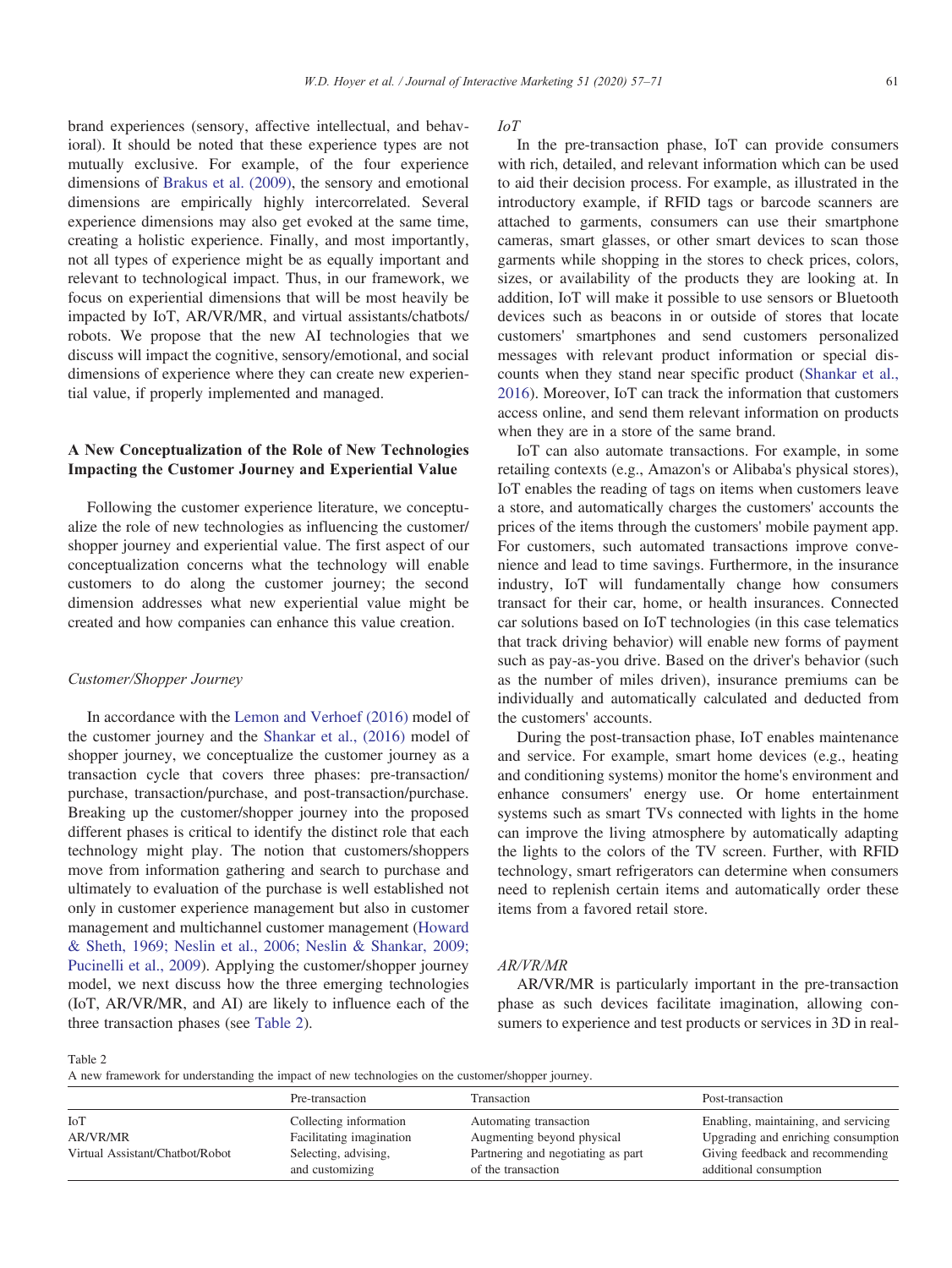time (Azuma, 1997). This technology can improve their knowledge of products (Yim et al., 2017) and increase their curiosity, enjoyment, and fun when trying out new products (Beck & Crié, 2018; Hilken et al., 2017; Scholz & Duffy, 2018). Applications of AR/VR/MR in the pre-transaction phase can be found in many industries. In retailing, for example, based on AR/VR/MR, consumers can virtually furnish rooms with selected items and see how furniture fits into their apartments (e.g., IKEA's place app) or test how beauty products look on their face (e.g., L'Oréal Make Up Genius). Moreover, in the hospitality industry, AR/VR/MR will substantially change the consumer experience in the pre-transaction phase. Restaurants offering a VR menu to consumers reduce their uncertainty in selecting a dish. Augmented GeoTravel allows consumers to visit places virtually before booking flights and accommodations and thereby supporting consumers in imagining their trip.

In the actual transaction phase, AR/VR/MR augments beyond the physical and facilitates payment. For example, a virtual cash register enables the shopper to virtually authorize a transaction. With this technology, the customer journey proceeds seamlessly from pre-transaction through the stages of the customer journey. Relating back to the above-mentioned furniture example, the necessity for physical interaction is limited to the post-transaction fulfillment while the other stages can involve a virtual experience. In case of the hospitality example, however, full virtualization is neither possible nor desired as physical interaction is part of the experience. Therefore, augmentation is more realistic and there are cases where tables are equipped with hardware and respective applications, allowing ordering and initialization of payment.

In the post-transaction phase, AR/VR/MR upgrades and enriches consumption for consumers. For example, head-up displays in cars that projects vehicle information such as speed, warning signals and navigational information on the windshield allow consumers to maintain focus on the road while receiving all relevant information without looking away from the familiar field of view. As another example, an MR headset can help experience Spotify music in the living room by decorating walls virtually with different playlists and mixing and matching music by clicking or touching the virtual wall.

# Virtual Assistants/Chatbots/Robots

The roles of AI-enabled services in the pre-transaction phase is to select relevant information, customize choice sets, and advise customers on choices. For example, online retailers may use so-called "recommendation agents" when searching and selecting products or services online (Xiao & Benbasat, 2007). Such personalized product recommendations are based on prior browsing and purchase history and/or collaborative filtering methods that infer recommendations based on what other users who bought the specific product has also bought (e.g., Yoon, Eric Hostler, Guo, & Guimaraes, 2013). Even more, retailers or entertainment providers can create fully personalized and unique landing pages for their users that display user's favorite products, currently relevant information (e.g., promotions or new) and purchase/usage recommendations. Moreover, virtual assistants and chatbots can play an important role in answering questions about products and their usages and advise customers to reduce uncertainty.

In the transaction phase, AI-based services can partner and negotiate as part of the transaction and enable dynamic pricing to align supply and demand. In particular, in the travel and hospitality industry's dynamic pricing environments, these technologies can change how consumers transact. For example, emerging mobility apps (e.g., Lyft) base their pricing on realtime information and provide dynamic and transparent pricing based on time, traffic, and location. Furthermore, such AIpowered apps offer individualized real-time price reductions based on different options (e.g., pooling services). This provides consumers with a real-time, supply- and demandbased, and thus transparent pricing for their transaction.

In the post-transaction phase, virtual assistants can provide feedback and recommend additional consumption. For example, with regard to the healthcare industry, based on data collected by smart watches or fitness trackers, these assistants may provide health alerts and give consumers personalized fitness and nutrition recommendations. Moreover, other AIbased services can simplify consumers' consumption and experience by facilitating problem detection or providing recommendation for optimized use.

While we have discussed virtual assistants and chatbots, which are in a nonphysical form, it is important to note that embodied form (humanoids, robots) may also accomplish some of these and physical tasks. In particular, the transaction and post-transaction stages of partnering and giving recommendations may be strongly affected if AI is embodied. Mende, Scott, van Doorn, Grewal, and Shanks (2019) have shown that interacting with robots (vs. humans) increases consumers' discomfort with a service provider and elicits compensatory consumption in various consumption contexts (e.g., food intake). It is likely that the impact of robots on customers' experience will become even greater and more radical in the future. We next discuss the experiential value that new technologies can provide.

## Experiential Value

As discussed earlier, research on customer experience has distinguished different experience and dimensions. For the purpose of examining the role of new technology in value creation, it is useful to distinguish three dimensions of experiential value; cognitive, sensory/emotional, and social. Cognitive value is the experiential value that consumers receive as a result of processing the information and decision-making, and is closely tied to the analytical features of AI technologies. Sensory/emotional value comprises the value consumers get from sensory stimulation and emotional attachment, which results from the sensory and affective features of the AI technologies that we discussed. Finally, social value includes the value consumers receive by connecting to the social world around them because of the behaviors and relations that AI enables. We will discuss next what specific cognitive, sensory/ emotional, and social value each technology can create and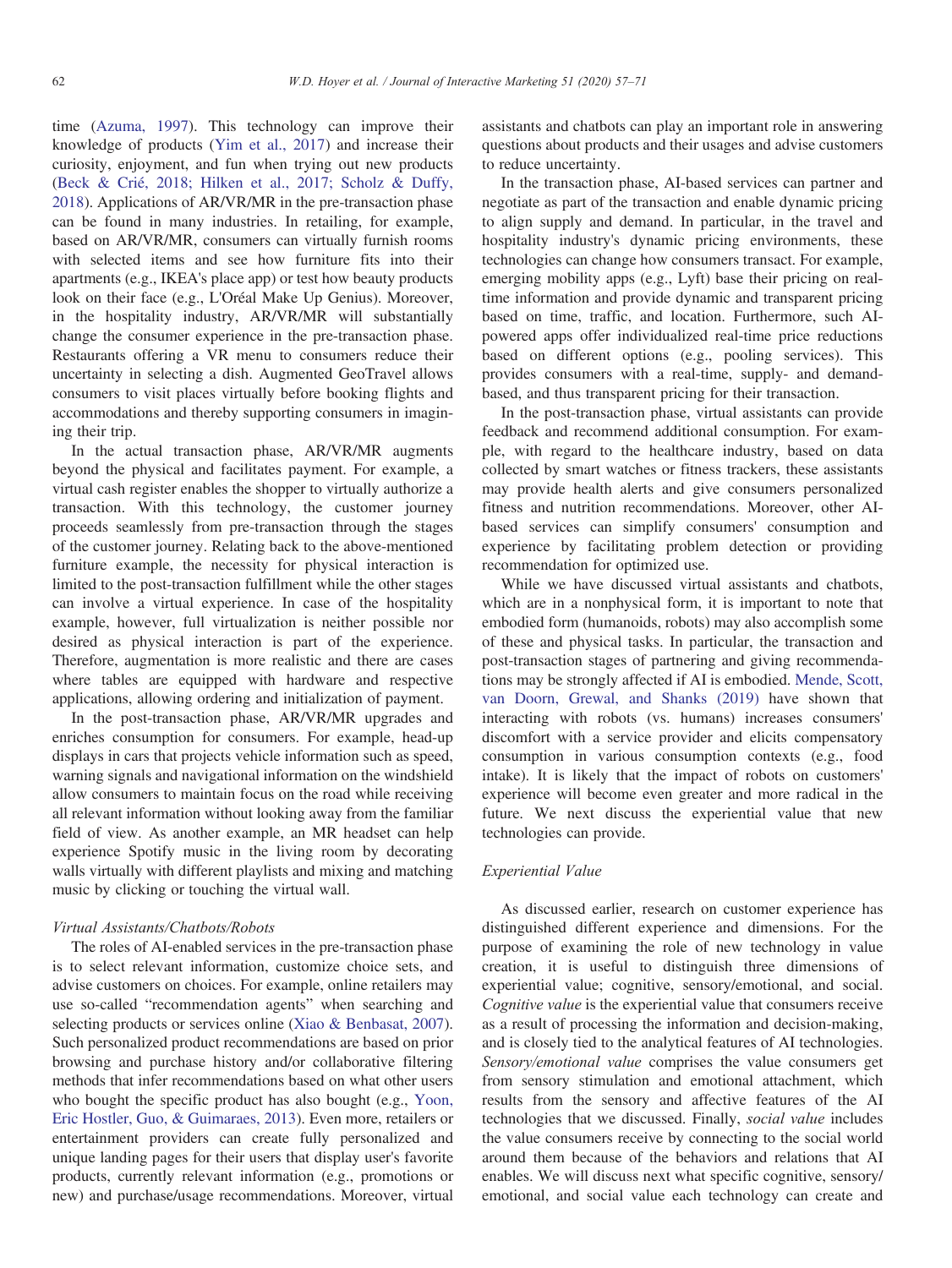$Q =$  Objective:  $M =$  Management task.

how a firm and management can further enhance that value (see Table 3).

#### IoT

As we have seen, IoT will make many ordinary consumer behavior tasks much easier by collecting information, enabling automation of transactions, and helping in maintenance and servicing. As a result, IoT will create immense cognitive value. From the perspective of the technology, Ng and Wakenshaw (2017) discuss two key features that can create cognitive value. The liquidization of IoT turns information in the here-and-now into general information that can be shared ubiquitously. Thus, each object has a rich set of historical and current data associated with it about its properties, origin, and sensory context. Relatedly, the digital materiality of IoT refers to a behavioral stamp on how a product is used (e.g., how wearers may use their clothes). From a customer perspective, IoT's cognitive value may thus be described as more information access. Firms, in turn, can further enhance this value through data utilization. Think in terms of a spiraling funnel. As consumers use more and more products and devices with IoT components, the firms involved will collect ever more data and can utilize the data to provide further information access.

Yet, IoT also is likely to have sensory/emotional value: consumers are more likely to get attached to the interconnected product and devices. Just as computer platforms (stationary and mobile) are creating object attachment (think of the iPhone) because of familiarity with various components (the apps, icons, and the like), so will IoT objects. Yet there will be an additional and much more powerful form of object attachment resulting from the interconnectivity itself. It will be hard for a consumer to give up a product or device without altering other devices because of the assemblage system. A key question is how firms can enhance this value. We believe that anthropomorphization can play a key role (Epley & Waytz, 2010; Epley, Waytz, & Cacioppo, 2007). Making the component human-like may increase object attachment, a sentiment similar to brand attachment (Park, MacInnis, Priester, Eisingerich, & Iacobucci, 2010). Imagine a toaster, a refrigerator, and a washing machine as three components of a smart home. We expect that if consumers imagine and treat these interacting devices as if they were people communicating with each other, this might increase consumers' sensory/emotional value.

Finally, IoT can also have social value for the consumer by making the object part of a broader social system. The IoT home (as an apartment) may be part of a house, the IoT house may be part of an IoT housing complex, the IoT housing complex may be part of an IoT neighborhood (interlinked to local businesses), and that neighborhood may be part of a smart city. Businesses can enhance such social value through enhanced human–machine interfacing, that is, by showing how additional devices might be digitized and connected to IoT. After all, IoT systems can be described as assemblages (Ng & Wakenshaw, 2017) and analyzed in terms of their properties, capacities, and tendencies (Hoffman & Novak, 2018). At the same time, they are architectural modules, with inherent boundaries as well as transactions that may limit the flexibility with which one system may be assembled with another system (Ng & Wakenshaw, 2017).

#### AR/VR/MR

We have seen that AR/VR/MR can facilitate consumer's imagination, augment beyond the physical and upgrade and enrich consumption. The cognitive value that AR/VR/MR provides is a catalyst for action. When people can mentally imagine things, and AR/VR/MR is a powerful tool for that, they engage in pre-factual thinking that may make it more likely for the consumer to engage in the action (Epstude, Scholl, & Roese, 2016). From a firm perspective, this situation calls for appropriate visualization. As noted, AR/VR/MR devices have still technological shortcomings; they need to be addressed to deliver fully on this cognitive value.

The sensory/emotional value is the ability with AR/VR/MR devices to create an emotional connection that complements the physical world. With this technology, consumers will have the experience of a sensorial richer world. A prerequisite is that firms provide the necessary sensory stimulation. This stimulation should be multi-sensory, and not only mostly visual and auditory. For example, marketers are increasingly experimenting with ways to raise the sensory experience through touch, taste, and smell. The simulation also needs to be appropriate for *Homo sapiens*, meaning it needs to consider our physicality built by evolution.

Finally, AR/VR/MR can deliver social value. It can get people to imagine "possible new worlds" that free them from the here and now. Gaming and entertainment are good examples; they already immerse users into these worlds that are often taken and confused with reality. The challenge for firms will be not only to create customer immersion but to do so responsibly. Getting customers to distinguish between reality and augmented or virtual reality should no longer be the goal, but rather to keep the borders, yet increase the value of each

|                                 |   | Cognitive                           | Sensory/Emotional            | Social                               |
|---------------------------------|---|-------------------------------------|------------------------------|--------------------------------------|
| IoT                             |   | More information access             | Object attachment            | Make objects part of social system   |
|                                 | М | Data utilization                    | Anthromorphization           | Human machine interfacing            |
| AR/VR/MR                        |   | Catalyst for action                 | Complementing physical world | Create "possible worlds."            |
|                                 | М | Appropriate visualization           | Sensory stimulation          | Customer immersion                   |
| Virtual assistant/Chatbot/Robot |   | Better decision                     | Making intelligence tangible | Integrating tech into peoples' lives |
|                                 |   | Developing and improving algorithms | Humanized robotization       | Humanization of interaction          |

Table 3

A new framework for managing new technologies along the customer experience dimensions to create experiential value.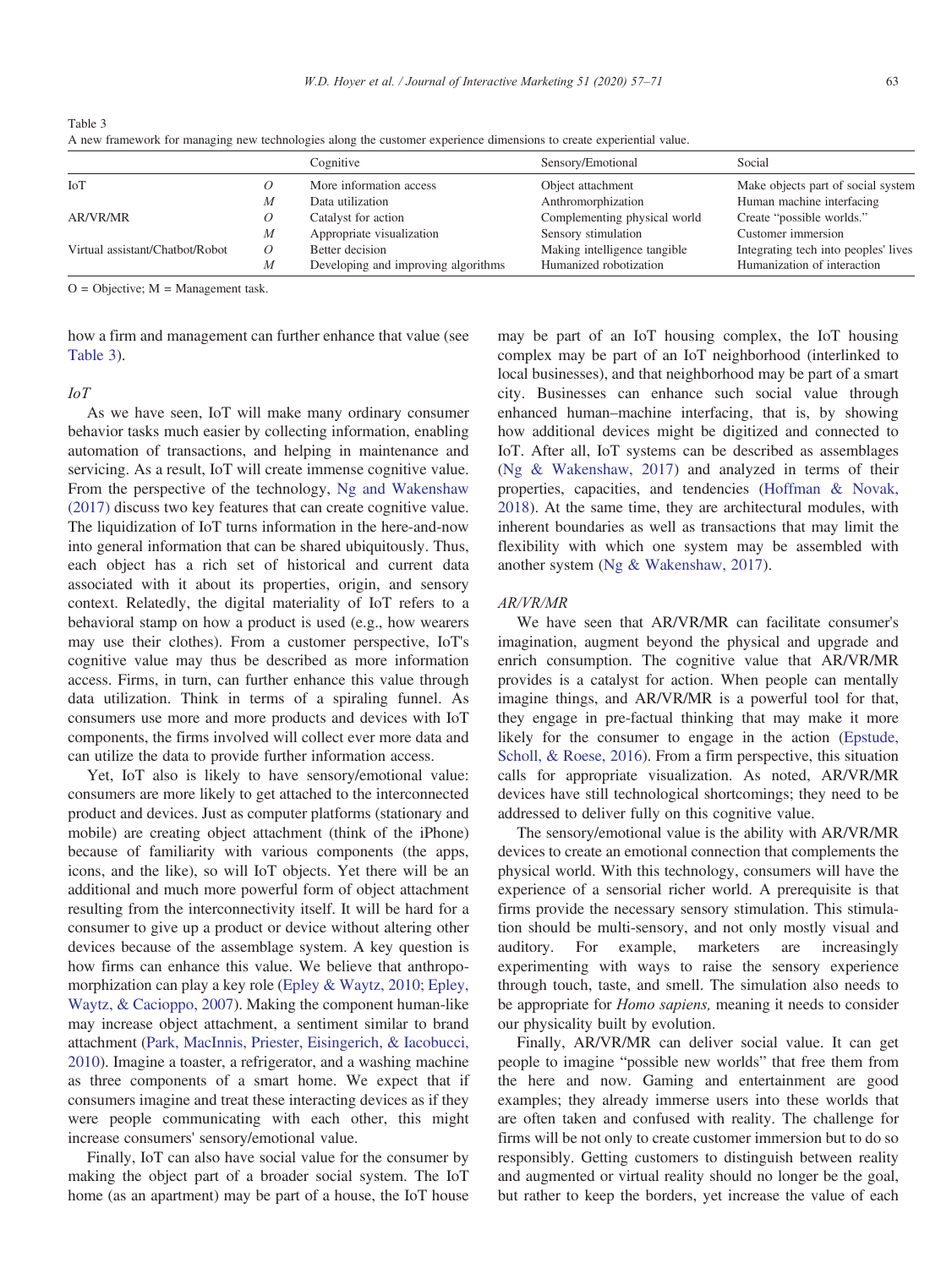reality type through a responsible creation of devices and software.

## Virtual Assistants, Chatbots, and Robots

As discussed earlier, virtual assistants can help customers select among options, advise them, and customize information. Other AI-based services can be a partner and negotiator for consumers and companies; and it can give feedback and recommend additional consumption. The cognitive value of these technologies powered by AI is thus rather clear: better decisions that match customers' preferences. As firms further develop and improve algorithms to enhance that value, humans may rely increasingly on these technologies, even on subjective tasks that they currently feel humans can do better. Thus, algorithm or machine aversion may diminish (Dietvorst, Simmons, & Massey, 2014).

AI-based technologies can even help customers better understand and predict their own preferences. Indeed, Amazon is leveraging customer data to mail products to customers without customers ordering them, through an experimental initiative called "anticipatory shipping" (Nichols, 2018). A customer can ask her own virtual assistant to predict her next purchase. Amazon uses this technology to anticipate what the customer is likely to need and ships them in advance. If the customer decides not to keep any item, she can return that item free of cost.

The sensory/emotional value of virtual assistants, chatbots, and robots consists of making intelligence tangible, in other words, making them a true human companion. Just as IoT may be anthropomorphized to increase this type of value, so could be these technologies in human-like form (Kim, Schmitt, & Thalmann, 2019). While hard to imagine at this point, in the future we may see humanoid robots that are employed on a wide scale in service businesses of hotels and retail stores, as counselors or consultants, as teachers, or social companions, as doctors, or even sex workers. There is a concern, following "uncanny valley" theory (Mori, 1970; Wang, Lilienfeld, & Rochat, 2015), that the sheer eeriness or uncanniness of such scenarios might scare away consumers (Mende et al., 2019).

Thus, ultimately, AI and especially robots would need to be fully integrated positively into people's lives and that such integration needs to be seen as delivering social value. This integration may be done by humanizing the interaction. In other words, in addition to improving algorithms and humanizing robots, it will be critical for firms to deliver virtual assistants, chatbots, and robots that can break down the barrier between humans and machines.

As AI will develop further, get ever smarter and more sophisticated, and mimic human processing and decisionmaking more through humanoid robots, human appearance, and physical behavior, the technology has the potential to further increase the cognitive, sensory/emotional, and social values discussed. But we note that there is also a danger. When virtual assistants, chatbots, and robots pass the Turing test—in other words, when we approach "technological singularity" (Eden, Moor, Søraker, & Steinhart, 2015)—they may far outpace humans, replace human jobs, and act as truly Table 4

Summary of the impact of new technologies on customer experience along the customer/shopper journey.

| New technology          | Pre-transaction | Transaction | Post-transaction |
|-------------------------|-----------------|-------------|------------------|
| ЮT                      | High            | Medium      | Low              |
| <b>AR/VR/MR</b>         | Medium          | Low         | Low              |
| Virtual                 | High            | High        | Medium           |
| Assistant/Chatbot/Robot |                 |             |                  |

autonomous agents that learn and improve through selfprograming (based on machine learning). Such a progression may result in the type of threats often portrayed in doomsday sci-fi movies.

A summary of the likely impact of the three technology clusters on customer experience along the three big stages of customer journey appears in Table 4. IoT is likely to have maximum influence during the pre-transaction phase, while AR/VR/MR are likely to have the highest impact during transaction and MR may have the greatest influence in posttransaction phase. Finally, virtual assistants and chatbots will likely have high effects during pre-transaction and transaction phases, while robots will have a strong impact during the posttransaction phase.

#### Research Issues Emanating from the Framework

Our conceptual framework highlights the important point that new technologies (i.e., IoT, AR/VR/MR, and virtual assistants/chatbots/robots) will have a wide-ranging influence on both the customer/shopper journey and on creating experiential value for customers. A major benefit of this framework is that it suggests various potential future research ideas along the different phases of a customer journey and according to the different types of experiential value. Each cell in the framework represents a rich source of ideas for future research. In the following paragraphs, we will first discuss some general research issues emerging from our framework.

Specifically, our new framework that allows us to examine future research issues for: (1) perceptual dimensions of technologies, (2) factors that determine customer experience in technology environments, (3) creation of experiential value, and (4) moderators of the relationship of new technologies with the stages in customer journey. In addition, we also advance interdisciplinary avenues for future research that have not been articulated by prior research on customer experience and technology.

# Examining the Effects of the Perceptual Dimensions of Technologies

The technologies discussed are unlikely to affect the customer experience (i.e., the customer journey and experiential value) directly. Rather, we expect that underlying perceptual dimensions of these technologies may play a key role. We discus three critical dimensions in a bipolar fashion,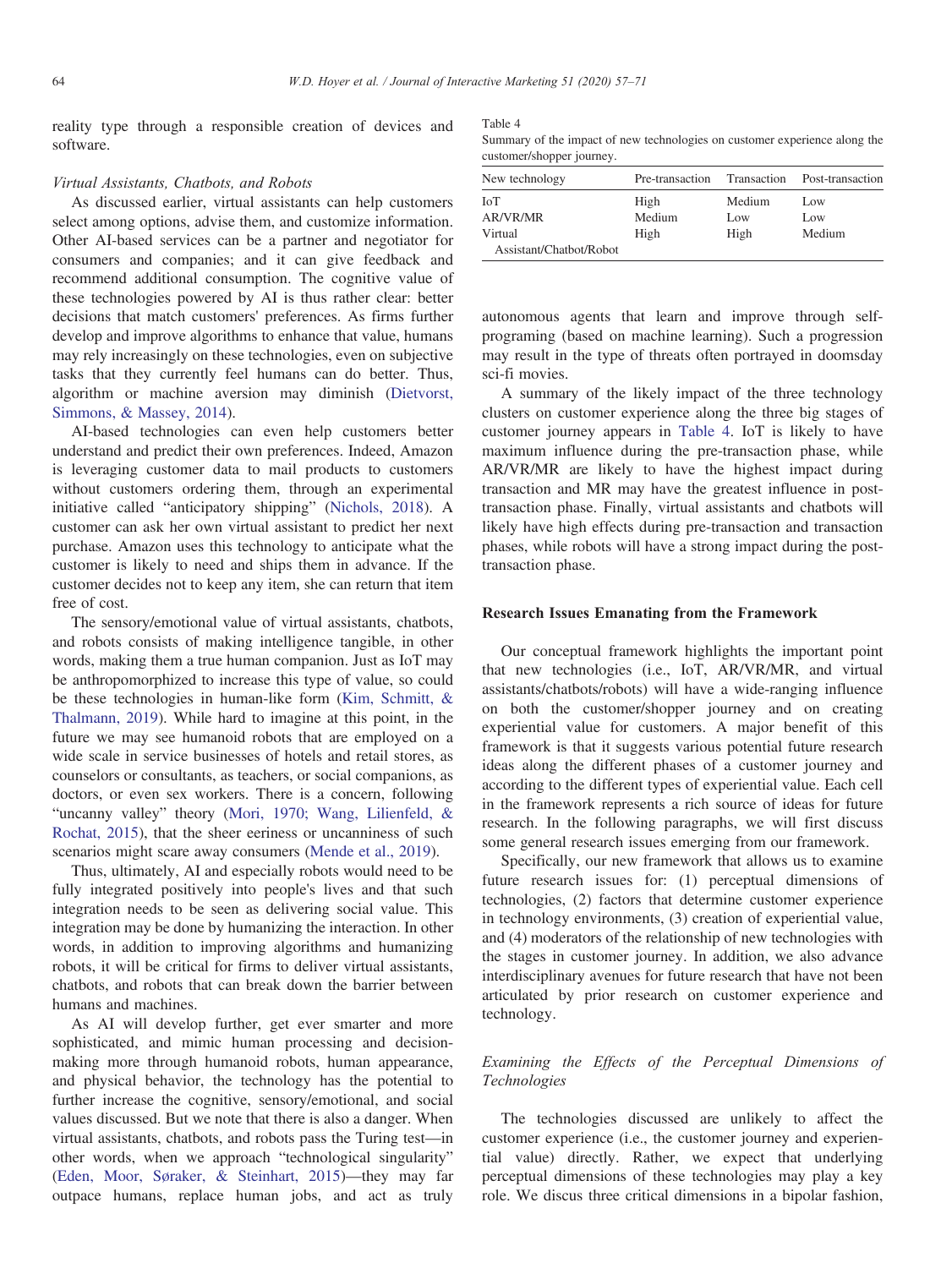which have been considered and investigated in recent work on technologies (Schmitt, 2019).

First, the general technologies that we discussed may be perceived as either autonomous or controlled. Along a bipolar dimension ranging from full autonomy (of the technology) to full control (by the user), there are various intermediate levels, and various factors (i.e., the design, the task, the environment in which the technology is used) are likely to affect this perceptual dimension. Autonomy (vs. control) refers to the technology carrying out operations and processes without external control such as sensing, planning, and acting to reach task-specific goals (Beer, Fisk, & Rogers, 2014). This raises the question how much autonomy vs. control customers find desirable and how this perceptual dimension affects the customer experience. Research should examine this question for the different stages of the customer journey and for experiential value creation. For example, is autonomy (vs. control) more desirable for certain technologies at the pre-transaction phase where information is collected than at the post-transaction phase where the technology interacts with the user? Also, is autonomy (vs. control) more desirable when certain types of customer value are being created. Finally, there is the more general empirical questions of what kind of features for each technology drive perceptions of autonomy vs. control

A second relevant dimension relates to comfort with a technology. This dimension may be thought of as perceived usefulness vs. uncanniness. As we described earlier, while radical new technologies are supposed to be useful to consumers and improve their experience, they may at times be viewed as eerie or uncanny due to fears and concerns. Thus, it is critical to study empirically to what degree the technologies featured in this article are seen as useful vs. uncanny and how such perceptions may affect the customer experience. And again, it will be important to see which features of the technologies affect such perceptions.

Finally, as the technologies that we discussed often perform tasks that have previously been performed or are still also performed by humans, the question arises to what degree the technologies are anthropomorphized. This issue may be covered by a perceptual dimension of anthropomorphism versus "technologism." In general, technology and humanness seem to be at odds. When humans use cognitive enhancement products they are "mechanistically dehumanized" (likened to a robot), especially when the enhancement technology expands mental capacities beyond normal levels (Castelo, Schmitt, & Sarvary, 2019). And more human-likeness is not necessarily better. For example, digital helpers were liked less when anthropomorphized (Kim, Chen, & Zhang, 2016). Also, Grewal, Kroschke, Mende, Scott, and Roggeveen (2020) deal with how enhancement technologies affect customer perceptions. The authors propose that enhancing humans' performance with enhancement products improves customer perceptions of the warmth and competence of the enhanced human, thus leading to positive customer reactions. However, they also propose that the use of enhancement products leads to customer perceptions of the dehumanization of the enhanced

human and, ultimately, negative customer reactions. Thus, a key issue for future research is how the perceived dimension of anthropomorphism of the technology versus keeping it very technical affects the customer experience.

## Factors that Determine the Experience in Technology Environments

An important empirical research task is to identify the key outcomes that are closely tied to customer experiences in new technological environment. That is, what creates a positive experience, and therefore, what are the key measures to assess the customer experience for the technology-driven customer journey? We propose that researchers focus, in particular, on the following outcomes and assess their relation to customer experience: satisfaction with the decision-making process, satisfaction with the outcome of the transaction, and customer engagement.

Satisfaction with the decision-making process would be particularly critical for the pre-transaction stage of the consumer journey. The new technologies facilitate this process in terms of collecting information, facilitating the imagination, and assisting in making the decision. Thus, it is important to examine consumer reactions to these processes, especially the positive experience in their decision process that stem from these technologies. As discussed by Rangaswamy et al. (2020), digital business platforms

The influence of IoT on the pre-transaction stage should be particularly significant. IoT provides consumers with very rich and detailed information which can be used to aid their decision process and provide a richer consumer experience. However, previous research on consumer information search has taught us that consumers do not always want all available information. Too much information could lead to information overload (Jacoby, 1984; Malhotra, 1984) and have a negative impact on the decision process and consumer experience. In fact, Lee and Lee (2004) have shown that information overload in an online environment decreases customer satisfaction and confidence and leads to confusion. Therefore, key questions for future research would involve what information is most useful to consumers and in what format it should be provided. It is also possible to develop indices to summarize and simplify the vast amount of information available. Further, the answers to these questions would most likely vary in terms of the key moderators that we discuss subsequently.

Technologies based on AI will also play a significant role in the pre-transaction stage. Data scientists and marketers are continually developing and evolving algorithms which offer increasingly sophisticated advice or recommendations on which product to select (e.g., Xiao & Benbasat, 2007). These recommendations could enhance customer satisfaction with the decision process because they significantly reduce the effort needed to make the decision, while helping customers make better choices that fit with customer needs. This situation is likely to occur if the recommendations match individual preferences and appropriately weight to the "right" attributes. However, some recommendations could also adversely impact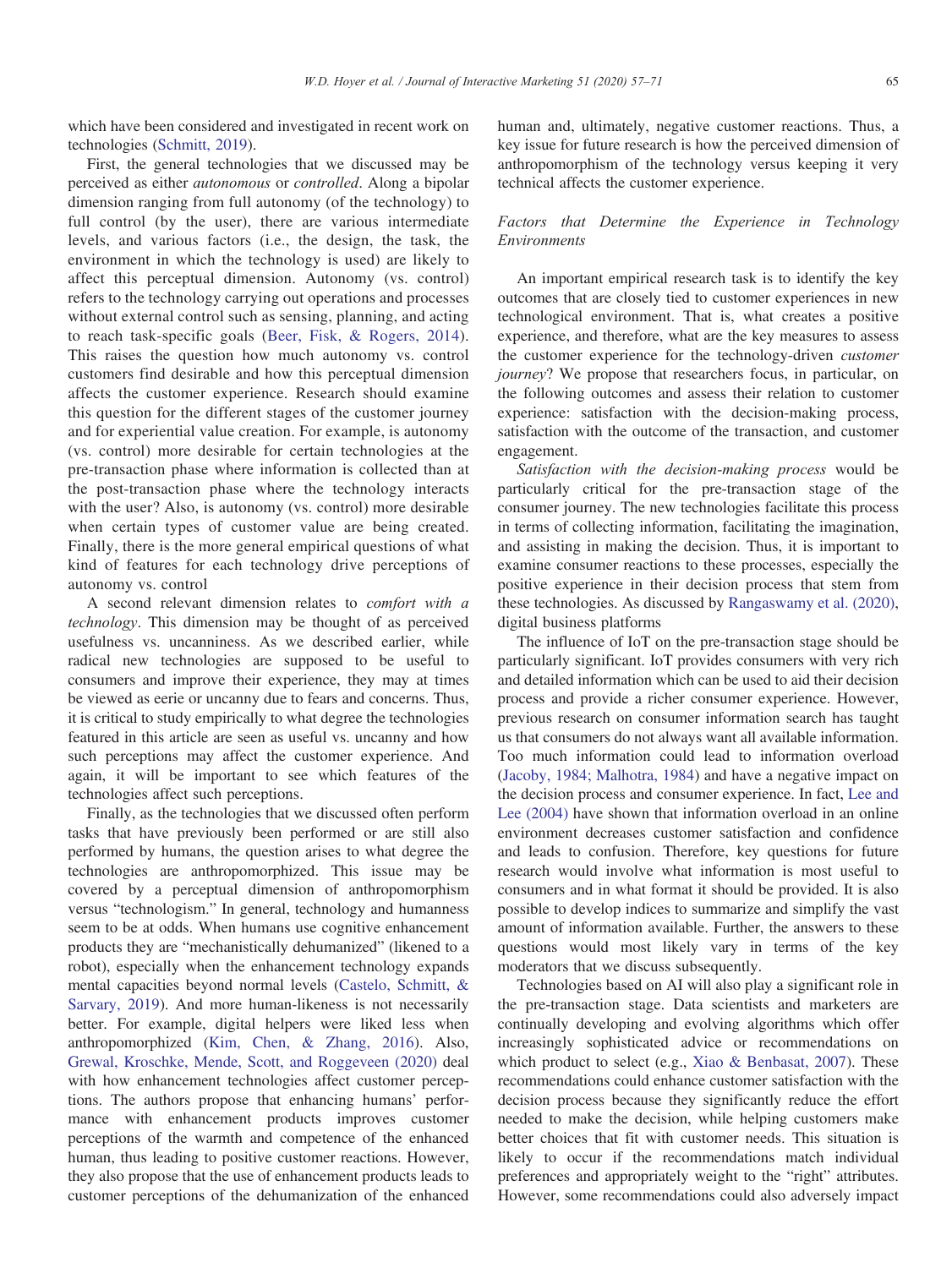satisfaction with the decision process. In particular, consumers may experience a loss of control over the decision or may feel uneasy if they cannot understand the algorithm or fully reconcile the algorithm's recommendations with their own choices. Given that the use of AI in the pre-transaction stage will greatly increase, these issues represent important avenues for future research.

In terms of the transaction stage, satisfaction with the outcome is particularly critical. It is important to assess whether these technologies help consumers make more optimal decisions (i.e., those that will maximize satisfaction of their needs) and increase their satisfaction with their choices as well as the experience. We are now in the age of customization and consumers have a wide array of choices, making it difficult to determine the best alternative. New technologies can move consumers toward making the best choice and enhance satisfaction.

Finally, during the post-transaction stage, customer engagement would be particularly important to assess. Customer engagement stresses consumers' active and interactive role with a brand and has been examined in technology contexts (Hollebeek, Glynn, & Brodie, 2014; Hughes, Swaminathan, & Brooks, 2019; Pansari & Kumar, 2017; van Doorn et al., 2010). This is a key metric for firms given that it has been found to be the strongest predictor of purchase brand loyalty (Park et al., 2010) and due to the strong effect it has on firm performance (Kumar & Pansari, 2016).

A key question is whether these technologies strengthen the relationship or bond with the company or brand and lead to stronger commitment. In particular, a key topic for future research is the role of brands in the new technology environment and how consumers perceive and interact with brands. Traditionally, brands play a key role in the consumer decision process because they become familiar and trusted and a key goal for marketers is to develop a strong bond with consumer (Chaudhuri & Holbrook, 2001). When this happens, consumers develop strong commitment and loyalty to brands (Lam & Shankar, 2014). Thus, brands can serve as a decision heuristic which simplifies the decision process. However, in a world where new technologies provide consumers with unlimited information (IoT) and decision aids which provide useful recommendations (AI), consumers can more easily make optimal choices and may rely less on brand names in making their decisions. This situation would be the case for utilitarian products, in particular, for which decisions are typically based on functional attributes (Dhar & Wertenbroch, 2000). For hedonic products, the effect is not so clear. In this case, brand relationships and commitment are based on intangibles and emotions and it is not clear how these aspects would be captured and facilitated with new technologies. The key point, however, is that new technologies will likely dramatically alter the role of brands in the future. This phenomenon clearly has dramatic implication for the practice of marketing and is therefore a very important topic for future research.

## Creating Experiential Value

In the case of experiential value, the key goal would be to assess customer experience with the new technologies along cognitive, sensory/emotional, and social dimensions. Existing scales do not capture the different consumer processing dimensions but rather focus on benefits derived from different attributes of the new media such as playfulness and aesthetics in the Internet shopping environment (e.g., Mathwick, Malhotra, & Rigdon, 2001). A multidimensional scale which captures each of these important aspects would be most useful. This is important because the totality of these three dimensions determine the nature of the impact of new technologies on creating experiential value. That being said, each technology may have a greater impact on one or more dimensions than the other.

For example, a particularly interesting avenue for future research is the impact of AR/VR/MR on sensory/emotional aspects. This technology is particularly useful in complementing the physical world and providing sensory stimulation, providing a richer consumer experience. It would be important to explore the types of sensory stimulation most valued or perceived most useful by consumers. Clearly, visual and auditory stimulation would be critical; however, it would be important to explore what types of visual and auditory stimulation lead to the greatest enhancement of customer experience. Another area for investigation might involve how to integrate other types of stimulation such as touch, taste, and smell to create an even richer consumer experience.

IoT is likely to have a greater influence on the cognitive dimension of experiential value than the other dimensions because this technology will offer a large amount of information for consumers to use in making their decisions. Thus, the cognitive aspect in the decision process will be greatly augmented, enhancing the experiential value. A key question for future research, therefore, would be to examine what types of information will be most useful in this regard and how does this vary across decision contexts. AI can further boost experiential value by greatly simplifying this process.

IoT also has the potential to improve social value by providing background information in a social interaction. For example, a salesperson could be quickly provided with personal information about customers as they are speaking with them. Future research could focus on the types of personal information that could make this type of social interaction most effective. However, it would also be critical to understand when this type of knowledge goes too far. In other words, there is likely to be a threshold beyond which consumer perceive an invasion of privacy which could negatively impact these social interactions. Research is needed, however, to determine this threshold and how it might vary across contexts. In addition, as mentioned previously, AI has the potential to deliver social value by humanizing the interaction with virtual assistants, chatbots, and robots. Research is clearly needed, however, to identify the key factors which aid this process.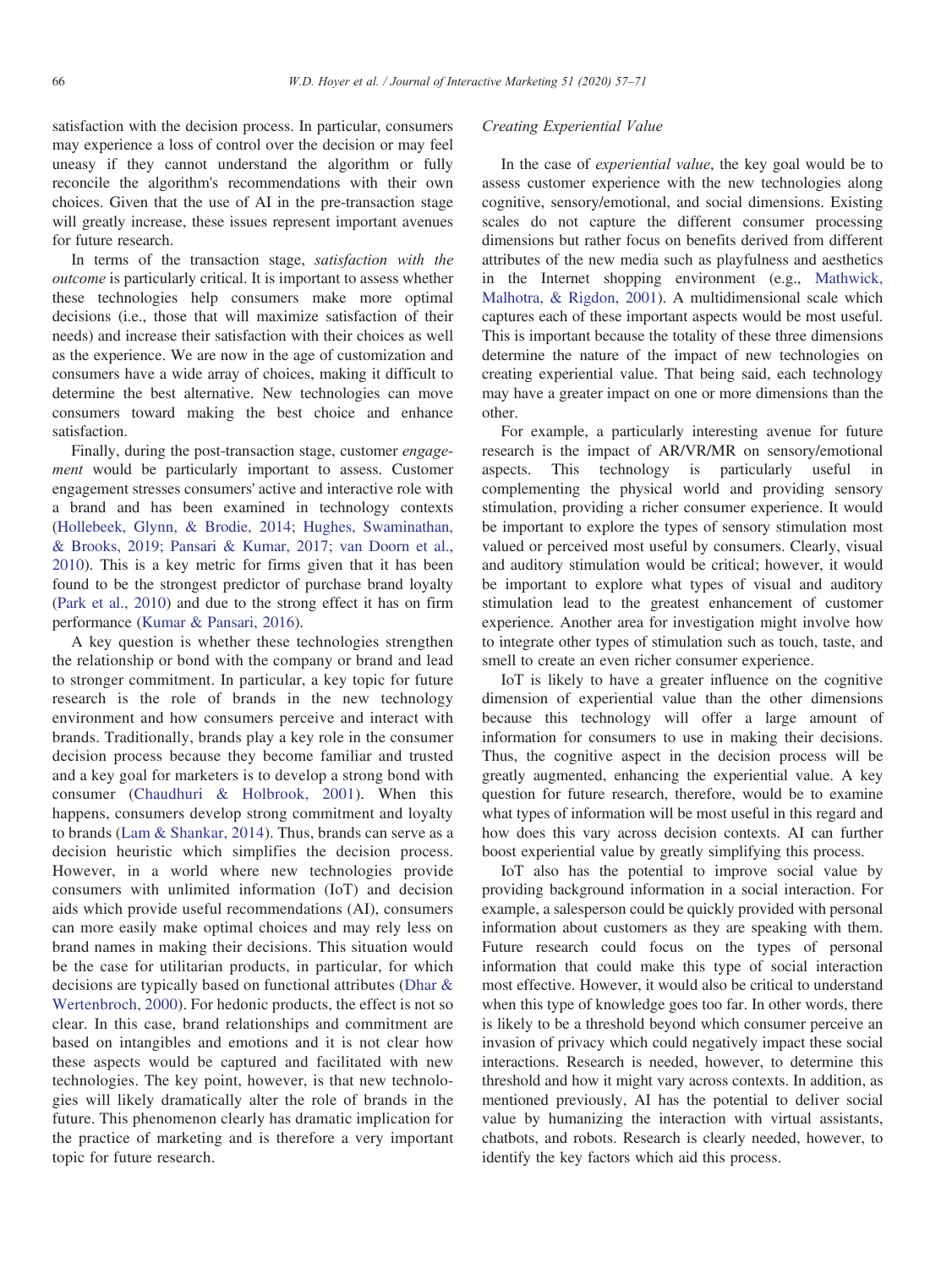# Potential Moderators of the Relationship of New Technologies on the Customer Journey

The influence of the new technologies on the key dependent variables will vary across situations and consumer types. Thus, a rich future research direction is to identify the key moderators of this process. As a starting point for the customer journey, we can identify five potentially interesting moderators.

First, there will likely be strong generational differences in how consumers react to these technologies. It has been shown that age impacts consumer acceptance and use of information technology (Venkatesh, Thong, & Xu, 2012). Young consumers who have grown up with new technologies such as AIbased mobile apps can easily adapt to the influence of technologies on their decision processes, enhancing their experience. In contrast, mature consumers need to adapt to new ways of making decisions. This adaptation process, however, could create a greater appreciation of what these technologies can offer.

Second, there are likely to be significant *cultural differences* in consumer responses to the new technologies. In the context of personalized ads, Kramer, Spolter-Weisfeld, and Thakkar (2007) have shown that individuals with stronger interdependent and collectivistic tendencies are more receptive to nonpersonalized recommendations than others. We expect that the acceptance and usefulness of IoT, AR/VR/MR, virtual assistant, chatbot, and robot be greater in societies that are more individualistic and technologically advanced. The key question, however, is how these new technologies could be customized to fit the particular needs of the culture in question in order to create a satisfactory experience.

Third, the type of product could also play key role. For example, the impact of new technologies should vary depending on whether the product is more hedonic or utilitarian in nature. Due to its role in collecting and providing useful information for the decision process, IoT should be particularly helpful in the context of utilitarian products. On the other hand, given its ability to facilitate the imagination and provide a richer experience, AR/VR/MR should be particularly advantageous for more hedonic products. AI could play key role in both the cases and research is needed to determine how this role varies across types of products.

Two other key moderators involve psychological characteristics. Some consumers are more likely to embrace and use new technologies. This construct has been labeled technological readiness (Parasuraman, 2000). When consumers are more technologically ready, they are likely to use and have a positive experience with new technologies. Others who are low in this characteristic might be more resistant to the influence of new technologies. Finally, personal innovativeness could play an important role (e.g., Xu, Luo, Carroll, & Rosson, 2011). Some consumers are more open to trying new ideas and these consumers will more likely have a positive experience using these new technologies than other consumers.

# Potential Moderators of the Relationship of New Technologies on the Experiential Value

Since customer experience involves cognitive, sensory/ emotional, and social aspects, three related variables can be particularly relevant in explaining the relationship between the new technologies and experiential value. First, need for cognition has been identified as important moderator of decision-making process (Cacioppo & Petty, 1982). High need for cognition consumers are more likely to engage in extensive information processing, while those low in need for cognition, prefer more simplistic, heuristic processing. This situation suggests that new technologies may provide a stronger benefit for those with a lower need for cognition. However, an interesting question is what types of assistance would be most useful for those with a higher need for cognition. Note that this effect could vary across types of products or contexts.

Consumers could also vary in terms of their need for emotion (Raman, Chattopadhyay, & Hoyer, 1995). High need for emotion individuals are more sensitive to the emotional aspects of a situation and have a higher emotional intelligence. Therefore, AR/VR/MR could be particularly beneficial for those high in need for emotion since these technologies provide greater sensory stimulation and a richer experience. An interesting avenue for future research would be examine the nature and types of emotional/sensory stimulation can be provided by these technologies and, again, how this varies across contexts.

Finally, some consumers have a greater desire to socialize with others. The new technologies support the urge of people to socialize with others from which people derive pleasure (Junglas, Goel, Abraham, & Ives, 2013). Those people with higher needs for sociability may react more favorably to technologies enabling them to more easily connect with other people, realizing a more satisfying social experience than others.

These are just some general considerations and a few examples of areas for future research. Each cell in our framework can serve as a rich source of ideas for future investigations. What is clear from our framework is that there are many areas which need to be explored.

## Some Interdisciplinary Research Avenues

Investigating the role of new technologies in transforming the customer experience requires an interdisciplinary view per se. Thus, throughout this paper we have referred to and evaluated literature from other disciplines such as computer science and data science that are complementary with (interactive) marketing. Yet, we want to emphasize that further interdisciplinary research is needed given the importance of the technological component in this research stream. Three domains are of particular importance: service science, information systems, as well as management and organizational science.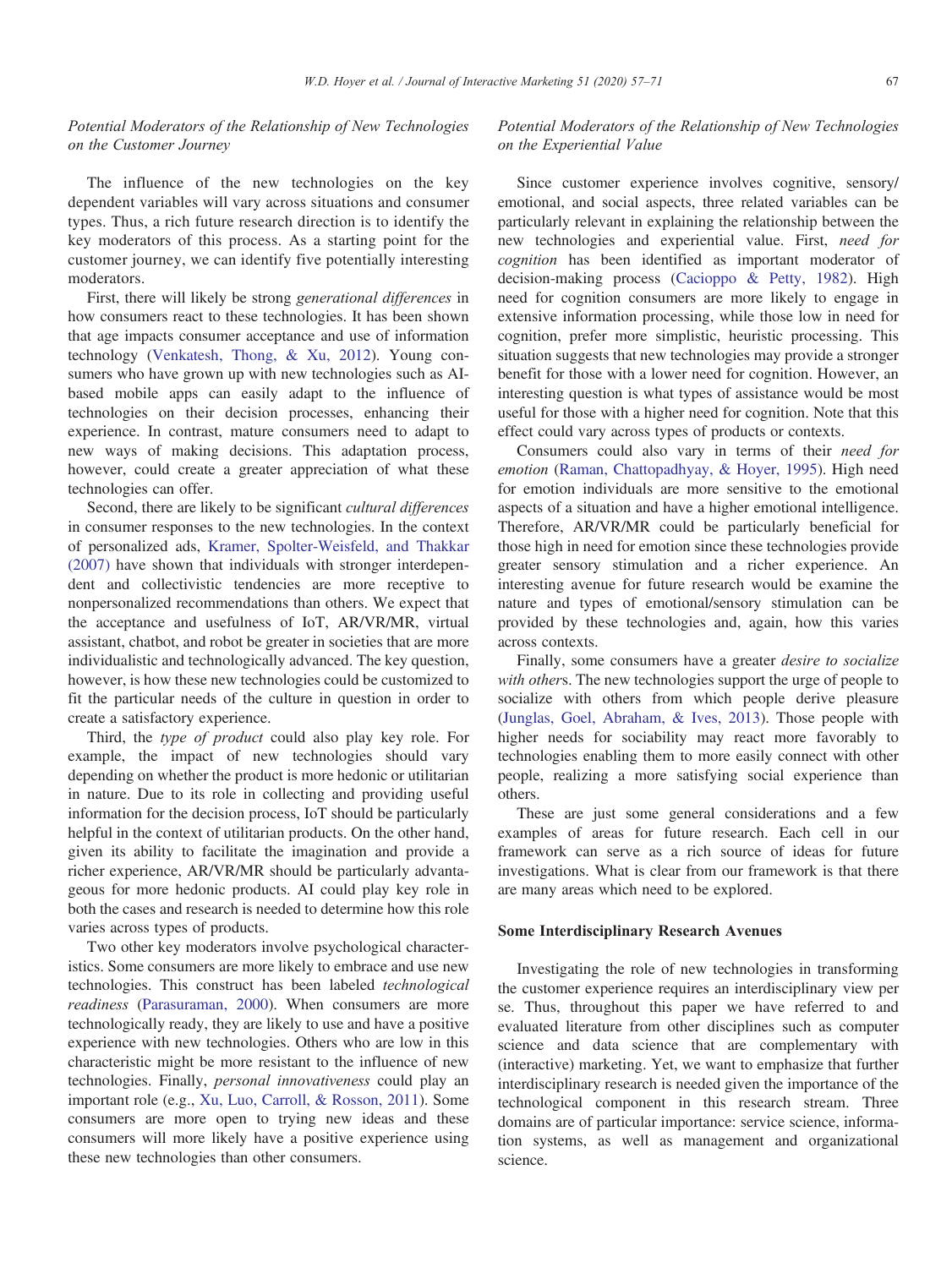Service science includes smart systems including human (intelligence) and robots (physically embodied AI machines). Both will independently contribute to the future of customer experience, but their contribution will be magnified when the complement each other. Concepts around smart service systems can be very beneficial as they allow operationalizing (marketing) use cases at a technical level, including detail processes, data interfaces and operating instructions. For this purpose, Beverungen et al. (2017) propose a framework that emphasizes the consumer (front stage) and the services provider (back stage) as well as sensors and analytics which link to IoT and AI with focus on cases in energy, automobile and industry (B2B). B2C-related cases such has healthcare thinking of wearable activity trackers such as Polar Loop, Fitbit, Jawbone require more research from the service science perspective. Besides technological aspects it is important to factor in cognitive, emotional, and social elements of experiential value in the shopping journey.

Information systems science includes business process management. Despite an ever increasing amount of technologies, both hardware and software processes play a vital role in striving for a seamlessly integrated customer experience. We expect that the pace of innovation with regard to processes will further increase. Therefore, academics and practitioners in marketing need to come up with agile, yet structured reference processes that help navigate digital transformation of the customer experience (Frank, 2019; Kraume, Voormanns, & Zhong, 2019). As the discussed technologies are still young and further innovation takes place specific reference processes are still missing. Therefore, we call for further joint projects that close this gap and ensure that both marketing and technology experts can build on best practices and avoid reinventing the wheel. As discussed by Rangaswamy et al. (2020), the interactions that are enabled by digital business platforms are the key enablers of value creation and value appropriation on these platforms.

Management and organizational science among others focus on operational structures, including agile forms of organization, especially when it comes to technology roles. Different skilled technicians (e.g., architects, data scientists, and mathematicians) need to work hand in hand with business owners and functional experts in charge of customer experience along the entire process from pre-transaction, to transaction, to potential repurchase of products, services, or smart hybrid solutions post-transaction. This condition sometimes requires structural organizational transformation, incentive realignment, constant embrace of new technologies.

The joining forces of different disciplines will come at the price of opening up to and understanding outside research perspectives. Yet we are convinced that for understanding the impact of new technologies on customer experience, an interdisciplinary approach is necessary.

#### Additional Managerial Implications

In Table 3, we summarized some of the key managerial tasks in creating experiential value with new technologies. There are also a number of pitfalls and dangers which marketing managers need to be aware of in implementing these technologies (for a detailed discussion, see De Bruyn, Viswanathan, Beh, Brock, & Von Wangenheim, 2020). Nevertheless, transforming the customer experience through new technologies clearly has additional important managerial implications. The first has to do with the prioritization of most relevant technologies. Practitioners are confronted with a multitude of technologies. While AI/AR/IoT have been the main focus due to their importance and disruptive potential, most organization will have further technologies on the innovation radar. At the same time, resources, both financial and human, are scarce. Therefore, it is very important for companies to prioritize and focus on those technologies which have the greatest potential to transform their business and not get lost in too many parallel transformation projects. Our research frameworks can provide insights into this issue by determining which stages of the customer experience or type of experiential value are most critical.

Second, companies need to link technologies with use cases. Once practitioners have determined the relevant technologies on which to focus, it is important to quantify the impact of the related use cases. In other words, interdisciplinary teams need to translate the impact of technologies may have on the customer experience into additional revenues and related costs (assuming that in some cases new business models are enabled) or cost savings (assuming the case that given business models can be optimized).

To do so, companies need to link use cases to the relevant departments. Specifically, practitioners need to get experts from different functions aligned. This is important in order to realize growth or cost synergies that have been quantified in an earlier phase. Mapping out all involved stakeholders (e.g., Marketing, Human Resources, Operations, Finance, Information Technology), and identifying interdependencies between these groups can be of tremendous help in providing an improved customer experience and better company financial performance.

Companies also need to link use cases across the different channels. These include both physical (e.g., in store, home delivery, etc.) and nonphysical (e.g., mobile, chat, etc.). This is important because the various channels can play different roles in the customer journey. As only one example, mobile is likely to be critical at the pre-transaction stage, while in-store is clearly important at the transaction stage.

Further, it is important link new technology with old technology. While it is important to question the relevance of existing practices and potentially phase out legacy technology that is now outdated, we suggest that companies carefully review how the new technologies we have discussed might be integrated with existing technologies. It is essential for firms to understand how to integrate the new-age technologies into their existing practices seamlessly to aid in the generation of actionable insights. Toward this end, Gupta, Leszkiewicz, Kumar, Bijmolt, and Potapov (2020) propose an organizing framework to understand how firms can use digital analytics to accomplish this goal. A key point is that these different types of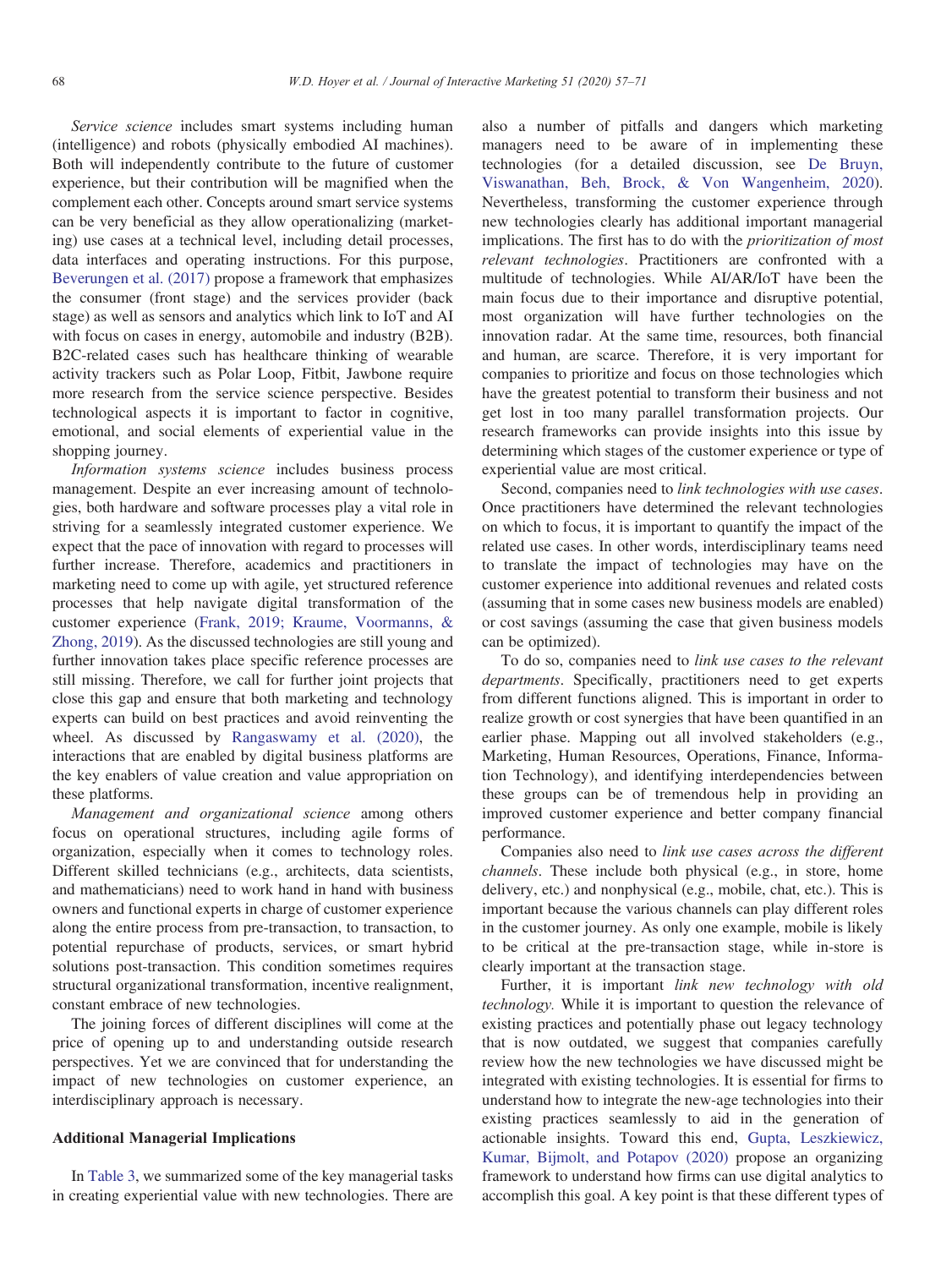technologies might supplement each other. For example, there could be a situation where a chatbot might reach its limit or usefulness in communicating with customers and the conversation needs to be handed over to a human agent. In this case, it is very important to anticipate the technical hand-over from bot to human using a phone which is connected to an automatic call distribution (ACD) solution. This point also has strong implications for the process of Customer Relationship Management (for a detailed discussion see Libai et al., 2020).

In doing all of this, it is important for companies to be contextual. Throughout this paper we have provided tangible examples such as the smart mirror which is relevant in fashion industry but less so in the automotive industry. Therefore, it is important for managers to truly consider the relevant context. The good news is that many organizations do not need to start from scratch as they often already have their own proprietary frameworks. We suggest starting with these frameworks as points of reference and make the connection as this makes it easier to foster change and motivate teams on the transformation path, especially those from nontechnological departments.

## Conclusion

From our discussion, it is clear that the new technologies, IoT, AR/VR/MR, virtual assistants, chatbots, and robots, will have a tremendous impact on customer experience, offering a great number of avenues for future research. Of course, beyond these technologies, there exist blockchain and 3D-printing. Blockchain will substantially improve the transparency in the entire value chain of a firm and 3D-print has the power to dramatically reduce time between purchase and delivery. Future research initiatives could incorporate technological advancements and expand our framework to include other emerging key technologies.

In addition, it is important to acknowledge that there could be potential downsides of these emergent technologies for consumers. These downsides include loss of control, privacy concerns, and the danger of overreliance and dependence on and addiction to these technologies (Inman & Nikolova, 2017; Ng & Wakenshaw, 2017). Thus, it is important for future research to address these dark sides of new technologies as well to provide a complete assessment of how new technologies will transform the customer experience.

#### Declaration of Competing Interest

None declared.

#### References

- Azuma, R. T. (1997). A survey of augmented reality. Presence: Teleoperators and Virtual Environments, 6(4), 355–385.
- Beck, M., & Crié, D. (2018). I virtually try it … I want it! Virtual fitting room: a tool to increase on-line and off-line exploratory behavior, patronage and purchase intentions. Journal of Retailing and Consumer Services, 40, 279–286.
- Beer, J. M., Fisk, A. D., & Rogers, W. A. (2014). Toward a framework for levels of robot autonomy in human-robot interaction. Journal of Human-Robot Interaction, 3(2), 74–99.
- Beverungen, D., Müller, O., Matzner, M., Mendling, J., & Brocke, J. vom (2017). Conceptualizing smart service systems. Electronic Markets, 29(1), 7–18.
- Brakus, J. J., Schmitt, B. H., & Zarantonello, L. (2009). Brand experience: What is it? How is it measured? Does it affect loyalty? Journal of Marketing, 73(3), 52–68.
- Business Wire (2017). \$5.43 Billion consumer robot market 2017 industry trends, opportunities and forecasts to 2023 - research and markets. Retrieved 26 August 2019 from https://www.businesswire.com/news/home/ 20171219005736/en/5.43-Billion-Consumer-Robot-Market-2017.
- Cacioppo, J. T., & Petty, R. E. (1982). The need for cognition. Journal of Personality and Social Psychology, 42(1), 116–131.
- Castelo, N., Schmitt, B., & Sarvary, M. (2019). Human or robot? Consumer responses to radical cognitive enhancement products. Journal of the Association of Consumer Research., 4(3), 217–230.
- Chaudhuri, A., & Holbrook, M. B. (2001). The chain of effects from brand trust and brand affect to brand performance: The role of brand loyalty. Journal of Marketing, 65(2), 81–93.
- Dass, C. D. (2017). Asia's first retail robot launched to help relieve manpower shortages. Retrieved 26 August 2019 from https://www.straitstimes.com/ singapore/asias-first-retail-robot-launched-to-help-relieve-manpowershortages.
- De Bruyn, A., Viswanathan, V., Beh, Y. S., Brock, J. K.-U., & Von Wangenheim, F. (2020). Artificial intelligence: pitfalls and opportunities. Journal of Interactive Marketing, 51, 91–105.
- Dhar, R., & Wertenbroch, K. (2000). Consumer choice between hedonic and utilitarian goods. Journal of Marketing Research, 37(1), 60–67.
- Dietvorst, B. J., Simmons, J. P., & Massey, C. (2014). Algorithm aversion: People erroneously avoid algorithms after seeing them err. Journal of Experimental Psychology: General, 144(1), 114–126.
- Dubé, L., & Le Bel, J. (2003). The content and structure of laypeople's concept of pleasure. Cognition and Emotion, 17(3), 263–296.
- Eden, A. H., Moor, J. H., Søraker, J. H., & Steinhart, E. (2015). Singularity hypotheses: A scientific and philosophical assessment. Heidelberg: Springer.
- Epley, N., & Waytz, A. (2010). Mind perception. In S.T. Fiske, D.T. Gilbert & G. Lindzey (Eds.) The handbook of social psychology (pp. 498–498). New York: John Wiley & Sons.
- Epley, N., Waytz, A., & Cacioppo, J. (2007). On seeing human: A three-factor theory of anthropomorphism. Psychological Review, 114(4), 864–886.
- Epstude, K., Scholl, A., & Roese, N. J. (2016). Prefactual thoughts: Mental simulations about what might happen. Review of General Psychology, 20 (1), 48–56.
- Foroudi, P., Gupta, S., Sivarajah, U., & Broderick, A. (2018). Investigating the effects of smart technology on customer dynamics and customer experience. Computers in Human Behavior, 80, 271–282.
- Frank, U. (2019). Linguistic structures in the light of the digital transformation: addressing the conflict between reference and change. In K. Bergener, M. Räckers & A. Stein (Eds.) The art of structuring (pp. 41–41). Cham: Springer.
- Gentile, C., Spiller, N., & Noci, G. (2007). How to sustain the customer experience: An overview of experience components that co-create value with the customer. European Management Journal, 25(5), 395-410.
- Gibbs, S. (2016). Five in-home robots that could change your life. Retrieved 26 August 2019 from https://www.theguardian.com/technology/shortcuts/ 2016/jun/01/five-in-home-robots-that-could-change-your-life.
- Grewal, D., Kroschke, M., Mende, M., Scott, M., & Roggeveen, A. (2020). Service employee 2.0 – served by superhumans how human enhancement technologies affect customer experiences. Journal of Interactive Marketing, 51, 9–25.
- Gupta, S., Leszkiewicz, A., Kumar, V., Bijmolt, T., & Potapov, D. (2020). Digital analytics: Modeling for insights and new methods. Journal of Interactive Marketing, 51, 26–43.
- Hilken, T., de Ruyter, K., Chylinski, M., Mahr, D., & Keeling, D. I. (2017). Augmenting the eye of the beholder: Exploring the strategic potential of augmented reality to enhance online service experiences. Journal of the Academy of Marketing Science, 45(6), 884–905.
- Hilken, T., Heller, J., Chylinski, M., Keeling, D. I., Mahr, D., & de Ruyter, K. (2018). Making omnichannel an augmented reality: The current and future state of the art. Journal of Research in Interactive Marketing, 12(4), 509–523.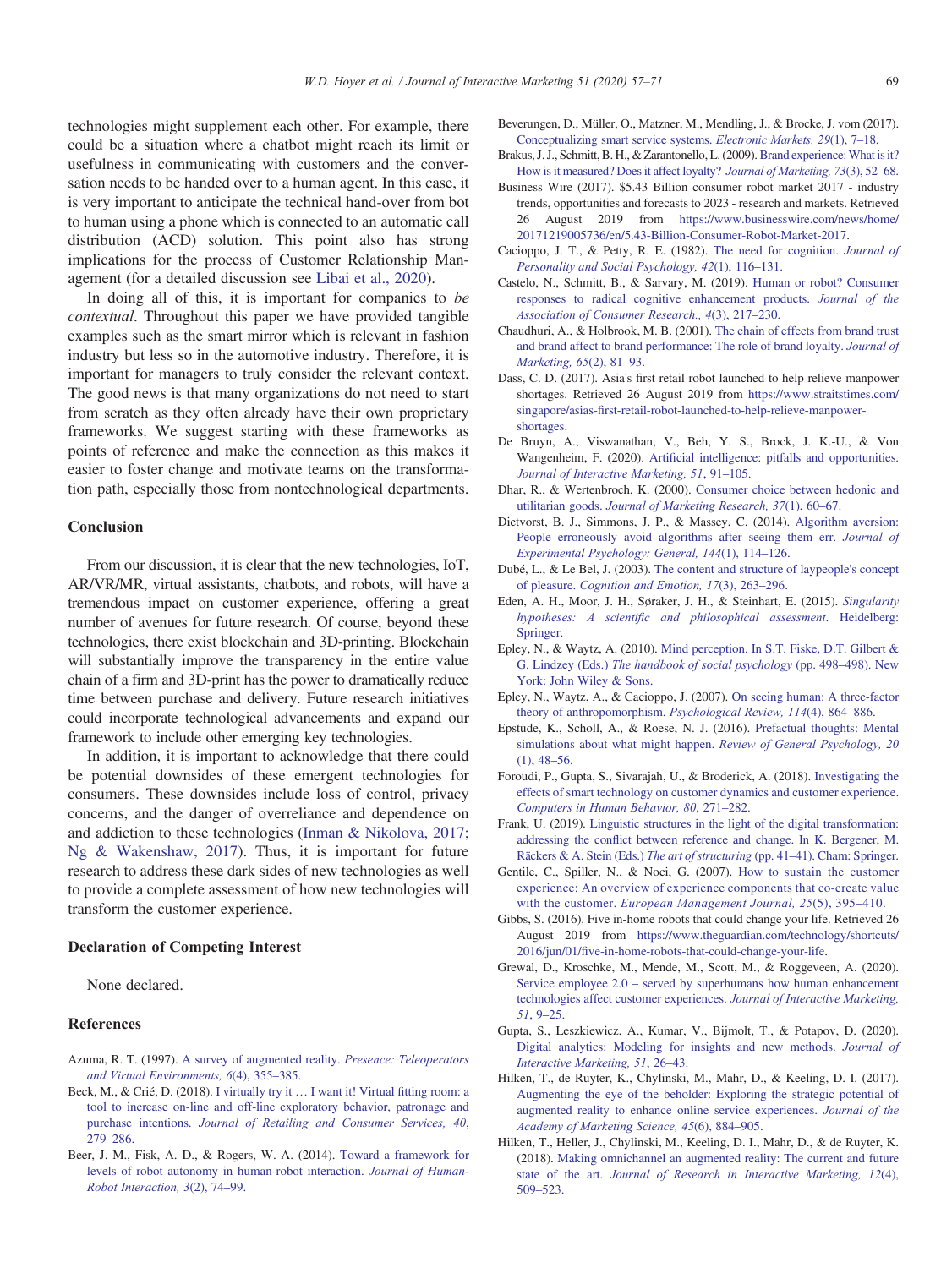- Hoffman, D. L., & Novak, T. P. (2018). Consumer and object experience in the internet of things: An assemblage theory approach. Journal of Consumer Research, 44(6), 1178–1204.
- Hollebeek, L. D., Glynn, M. S., & Brodie, R. J. (2014). Consumer brand engagement in social media: Conceptualization, scale development, and validation. Journal of Interactive Marketing, 28(2), 149–165.
- Howard, J. A., & Sheth, J. (1969). The theory of buyer behavior. New York: John Wiley & Sons.
- Huang, T.-L., & Liao, S. (2015). A model of acceptance of augmented-reality interactive technology: The moderating role of cognitive innovativeness. Electronic Commerce Research, 15(2), 269–295.
- Hughes, C., Swaminathan, V., & Brooks, G. (2019). Driving brand engagement through online social influencers: An empirical investigation of sponsored blogging campaigns. Journal of Marketing, 83(5), 78–96.
- Inman, J. J., & Nikolova, H. (2017). Shopper-facing retail technology: A retailer adoption decision framework incorporating shopper attitudes and privacy concerns. Journal of Retailing, 93(1), 7–28.
- Jacoby, J. (1984). Perspectives on information overload. Journal of Consumer Research, 10(4), 432–435.
- Junglas, I., Goel, L., Abraham, C., & Ives, B. (2013). The social component of information systems – how sociability contributes to technology acceptance. Journal of the Association for Information Systems, 14(10), 585–616.
- Kim, S., Chen, R. P., & Zhang, K. (2016). Anthropomorphized helpers undermine autonomy and enjoyment in computer games. Journal of Consumer Research, 43(3), 282–302.
- Kim, S. Y., Schmitt, B., & Thalmann, N. (2019). Eliza in the uncanny valley: Anthropomorphizing consumer robots increases their perceived warmth but decreases liking. Marketing Letters, 30(1), 1–12.
- Kodra, E., Senechal, T., McDuff, D., & El Kaliouby, R. (2013). From dials to facial coding: automated detection of spontaneous facial expressions for media research. IEEE international conference and workshops on automatic face and gesture recognition, 15–21.
- Kramer, T., Spolter-Weisfeld, S., & Thakkar, M. (2007). The effect of cultural orientation on consumer responses to personalization. Marketing Science, 26(2), 246–258.
- Kraume, K., Voormanns, K., & Zhong, J. (2019). How a global customer service leader is using a reference model to structure its transformation while remaining fast and agile. In K. Bergener, M. Räckers & A. Stein (Eds.) The art of structuring (pp. 101–101). Cham: Springer.
- Kuehnl, C., Jozic, D., & Homburg, C. (2019). Effective customer journey design: Consumers' conception, measurement, and consequences. Journal of the Academy of Marketing Science, 47(3), 551–568.
- Kumar, V., & Pansari, A. (2016). Competitive advantage through engagement. Journal of Marketing Research, 53(4), 497–514.
- Lam, S. Y., & Shankar, V. (2014). Asymmetries in the effects of drivers of brand loyalty between early and late adopters and across technology generations. Journal of Interactive Marketing, 28(1), 26–42.
- LaMotte, S. (2017). The very real health dangers of virtual reality. Retrieved 26 August 2019 from https://www.cnn.com/2017/12/13/health/virtual-realityvr-dangers-safety/index.html.
- Lee, B.-K., & Lee, W.-N. (2004). The effect of information overload on consumer choice quality in an on-line environment. Psychology and Marketing, 21(3), 159–183.
- Lee, L., Jeffrey Inman, J., Argo, J. J., Bottger, T., Dholakia, U., Gilbride, T., et al. (2018). From browsing to beyond: The needs-adaptive shopper journey model. Journal of Association of Consumer Research, 3(3), 277–293.
- Lemon, K. N., & Verhoef, P. C. (2016). Understanding customer experience throughout the customer journey. Journal of Marketing, 80(6), 69–96.
- Libai, B., Bart, Y., Gensler, S., Hofacker, C., Kaplan, A., & Kötterheinrich, K. (2020). Brave new world? On AI and the management of customer relationships. Journal of Interactive Marketing, 51, 44–56.
- Malhotra, N. K. (1984). Reflections on the information overload paradigm in consumer decision making. Journal of Consumer Research, 10(4), 436–440.
- Mathwick, C., Malhotra, N. K., & Rigdon, E. (2001). Experiential value: Conceptualization, measurement and application in the catalog and internet shopping environment. Journal of Retailing, 77(1), 39–56.
- McColl-Kennedy, J. R., Gustafsson, A., Jaakkola, E., Klaus, P., Radnor, Z. J., Perks, H., et al. (2015). Fresh perspectives on customer experience. Journal of Services Marketing, 29(6/7), 430–435.
- Mende, M., Scott, M. L., van Doorn, J., Grewal, D., & Shanks, I. (2019). Service robots rising: How humanoid robots influence service experiences and elicit compensatory consumer responses. Journal of Marketing Research, 56(4), 535–556.
- Meyer, C., & Schwager, A. (2007). Understanding customer experience. Harvard Business Review, 85(2), 1–11.
- Milgram, P., & Kishino, A. F. (1994). Taxonomy of mixed reality visual displays. IEICE transactions on information and systems, 1321–1329.
- Mori, M. (1970). The uncanny valley. Energy, 7(4), 33–35.
- Negroponte, N. (1995). Being digital. New York: Vintage Books.
- Neslin, S. A., Grewal, D., Leghorn, R., Shankar, V., Teerling, M. L., Thomas, J. S., et al. (2006). Challenges and opportunities in multichannel customer management. Journal of Service Research, 9(2), 95–112.
- Neslin, S. A., & Shankar, V. (2009). Key issues in multichannel management: Current knowledge and future directions. Tenth Anniversary Special Issue, Journal of Interactive Marketing, 23(1), 70–81.
- Ng, I. C. L., & Wakenshaw, S. Y. L. (2017). The internet-of-things: Review and research directions. International Journal of Research in Marketing, 34(1),  $3 - 21$
- Nguyen, C. (2016). Chinese restaurants are replacing waiters with robots. Retrieved 26 August 2019 from http://www.businessinsider.com/chineserestaurant-robot-waiters-2016-7/.
- Nichols, M. R. (2018). Amazon wants to use predictive analytics to offer anticipatory shipping. Retrieved 26 August 2019 from https://www. smartdatacollective.com/amazon-wants-predictive-analytics-offeranticipatory-shipping/.
- Pansari, A., & Kumar, V. (2017). Customer engagement: The construct, antecedents, and consequences. Journal of the Academy of Marketing Science, 45(3), 294–311.
- Parasuraman, A. (2000). Technology readiness index (TRI): A multiple item scale to measure readiness to embrace new technologies. Journal of Services Research, 2(4), 307–320.
- Park, C. W., MacInnis, D. J., Priester, J., Eisingerich, A. B., & Iacobucci, D. (2010). Brand attachment and brand attitude strength: Conceptual and empirical differentiation of two critical brand equity drivers. Journal of Marketing, 74(6), 1–17.
- Prahalad, C. K., & Ramaswamy, V. (2004). Cocreation experiences: The next practice in value creation. Journal of Interactive Marketing, 18(3), 5–14.
- Pucinelli, N. M., Goodstein, R. C., Grewal, D., Price, R., Raghubir, P., & Stewart, D. (2009). Customer experience management in retailing: Understanding the buying process. Journal of Retailing, 85(1), 15–30.
- Raman, N. V., Chattopadhyay, P., & Hoyer, W. D. (1995). Do consumers seek emotional situations: The need for emotion scale. Advances in Consumer Research, 22(1), 537–542.
- Rangaswamy, A., Moch, N., Felten, C., van Bruggen, G., Wieringa, J. E., & Wirtz, J. (2020). The role of marketing in digital business platforms. Journal of Interactive Marketing, 51, 72–90.
- Schmitt, B. (1999). Experiential marketing. Journal of Marketing Management, 15(1–3), 53–67.
- Schmitt, B. (2019). From atoms to bits and back: A research curation on digital technology and agenda for future research. Journal of Consumer Research, 46(4), 825–832.
- Scholz, J., & Duffy, K. (2018). We are at home: How augmented reality reshapes mobile marketing and consumer-brand relationships. Journal of Retailing and Consumer Services, 44, 11–23.
- Shankar, V. (2014). Shopper marketing 2.0: Opportunities and challenges. Review of Marketing Research, 11, 189–208.
- Shankar, V. (2018). How artificial intelligence (AI) is reshaping retailing. Journal of Retailing, 94(4), vi–xi.
- Shankar, V., Kleijnen, M., Ramanathan, S., Rizley, R., Holland, S., & Morrissey, S. (2016). Mobile shopper marketing: Key issues, current insights, and future research avenues. Journal of Interactive Marketing, 34, 37–48.
- Simon, M. (2015). This Incredible Hospital Robot Is Saving Lives. Also, I Hate It. Retrieved 26 August 2019 from https://www.wired.com/2015/02/ incredible-hospital-robot-saving-lives-also-hate/.